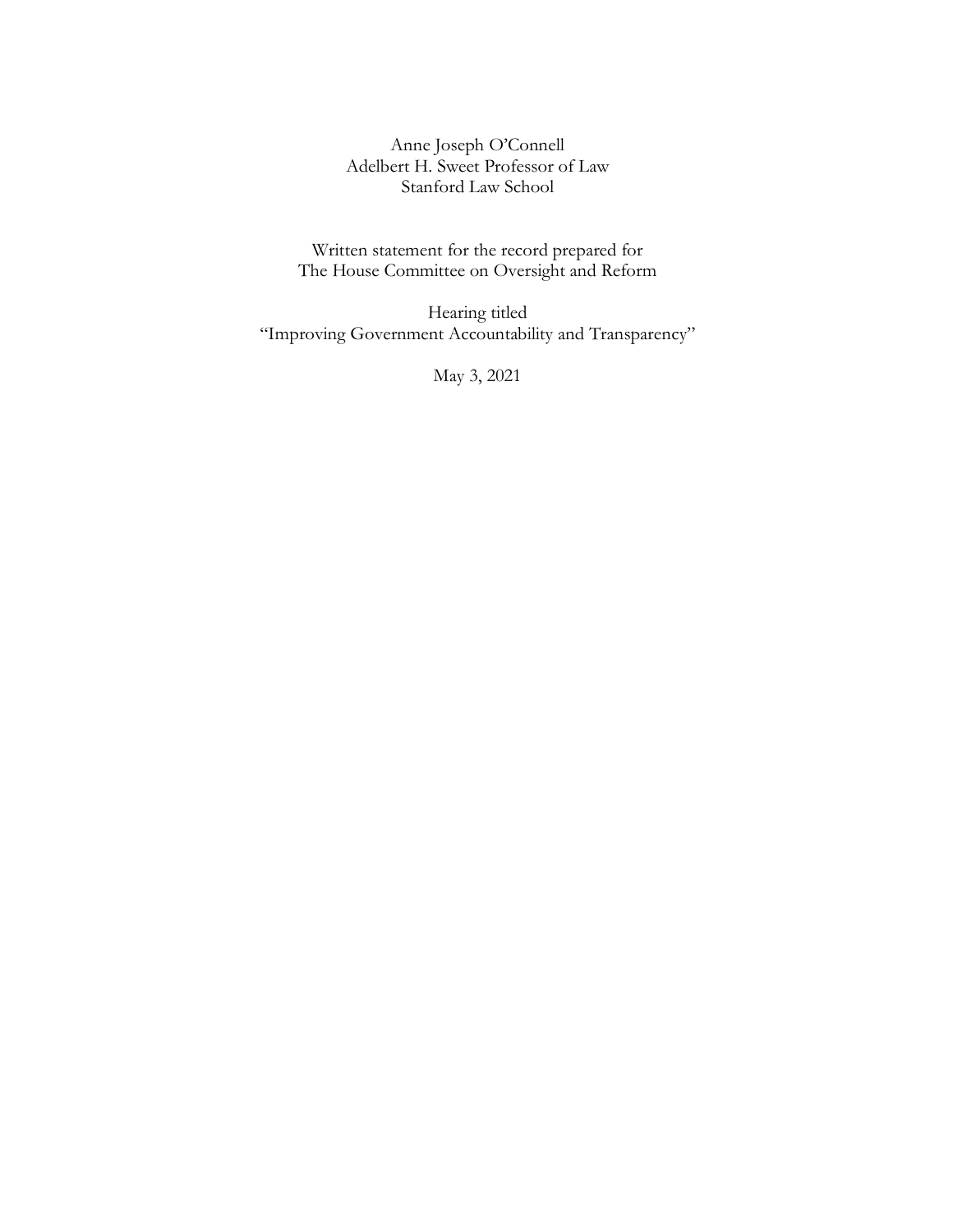Chairwoman Maloney, Ranking Member Comer, and members of the Committee: thank you for the opportunity to submit a written statement for your hearing on improving government accountability and transparency. I am the Adelbert H. Sweet Professor of Law at Stanford University, an appointed senior fellow at the Administrative Conference of the United States (ACUS)—an independent agency dedicated to improving agency procedures—and a contributor to the Center on Regulation and Markets at the Brookings Institution. I hold both a law degree from Yale Law School and a Ph.D. in Political Economy and Government from Harvard University. My research has focused, in part, on political appointments (and the lack thereof) to federal agencies,<sup>1</sup> and has been cited by Congress, the Supreme Court, federal courts of appeals, and national media.

In recent years, I have examined acting officials and delegations of authority during leadership vacancies. I served as the consultant to ACUS for its project, *Acting Agency Officials and*  Delegations of Authority.<sup>2</sup> My work contributed to ACUS Recommendation 2019-7.<sup>3</sup> I also wrote a comprehensive article (116 pages), *Actings*, which was published in the Columbia Law Review in April 2020;<sup>4</sup> the article was the co-winner of the 2020 Richard D. Cudahy Writing Competition on Regulatory and Administrative Law from the American Constitution Society. I have also written shorter pieces on acting officials and delegations of authority.<sup>5</sup>

https://onlinelibrary.wiley.com/doi/10.1111/psq.12525 ; Anne Joseph O'Connell, *After One Year in Office, Trump's Behind on Staffing but Making Steady Progress*, BROOKINGS (Jan. 23, 2018), https://www.brookings.edu/research/after-one-yearin-office-trumps-behind-on-staffing-but-making-steady-progress/; Anne Joseph O'Connell, *Trump's Staffing Record in the First 100 Days was Slow, but not Catastrophic*, BROOKINGS (May 1, 2017), https://www.brookings.edu/research/trumpsstaffing-record-in-the-first-100-days-was-slow-but-not-catastrophic/; Anne Joseph O'Connell, *Staffing Federal Agencies: Lessons from 1981-2016*, BROOKINGS (Apr. 17, 2017), https://www.brookings.edu/research/staffing-federal-agencieslessons-from-1981-2016/; George A. Krause & Anne Joseph O'Connell, *Experiential Learning and Presidential Management of the U.S. Federal Bureaucracy: Logic and Evidence from Agency Leadership Appointments*, 60 AM. J. OF POL. SCI. 914 (2016), https://onlinelibrary.wiley.com/doi/full/10.1111/ajps.12232; Anne Joseph O'Connell, *Shortening Agency and Judicial Vacancies through Filibuster Reform? An Examination of Confirmation Rates and Delays from 1981 to 2014*, 64 DUKE L.J. 1645 (2015), https://dlj.law.duke.edu/article/shortening-agency-and-judicial-vacancies-through-filibuster-reform-anexamination-of-confirmation-rates-and-delays-from-1981-to-2014/; ANNE JOSEPH O'CONNELL, CENTER FOR AMERICAN PROGRESS, WAITING FOR LEADERSHIP: PRESIDENT OBAMA'S RECORD IN STAFFING KEY AGENCY POSITIONS AND HOW TO IMPROVE THE APPOINTMENTS PROCESS (2010), https://cdn.americanprogress.org/wpcontent/uploads/issues/2010/04/pdf/dww\_appointments.pdf; Anne Joseph O'Connell, *Vacant Offices: Delays in Staffing Top Agency Positions*, 82 S. CAL. L. REV. 913 (2009), https://southerncalifornialawreview.com/2009/07/03/vacantoffices-delays-in-staffing-top-agency-positions-article-by-anne-joseph-oconnell/; ANNE JOSEPH O'CONNELL, CENTER FOR AMERICAN PROGRESS, LET'S GET IT STARTED: WHAT PRESIDENT-ELECT OBAMA CAN LEARN FROM PREVIOUS ADMINISTRATIONS IN MAKING POLITICAL APPOINTMENTS (2009), https://cdn.americanprogress.org/wpcontent/uploads/issues/2009/01/pdf/presidential\_appointments.pdf.

 <sup>1</sup> George A. Krause & Anne Joseph O'Connell, *Loyalty-Competence Trade-offs for Top U.S. Federal Bureaucratic Leaders in the Administrative Presidency Era*, 49 PRESIDENTIAL STUD. Q. 527 (2019),

<sup>2</sup> ANNE JOSEPH O'CONNELL, ADMIN. CONFERENCE OF THE U.S., ACTING AGENCY OFFICIALS AND DELEGATIONS OF AUTHORITY (2019), https://www.acus.gov/sites/default/files/documents/final-report-acting-agency-officials-12012019.pdf.

<sup>3</sup> ADMIN. CONFERENCE OF THE U.S., ADMINISTRATIVE CONFERENCE RECOMMENDATION 2019-7: ACTING AGENCY OFFICIALS AND DELEGATIONS OF AUTHORITY (2019),

https://www.acus.gov/sites/default/files/documents/12122019-adopted-recommendation-post-plenary-actingsdec272019\_0.pdf. 4 Anne Joseph O'Connell, *Actings*, 120 COLUM. L. REV. <sup>613</sup> (2020), https://columbialawreview.org/wp-

content/uploads/2020/04/OConnell\_Actings.pdf. 5 Anne Joseph O'Connell, *Waiting for Confirmed Leaders: President Biden's Actings*, BROOKINGS (Feb. 4, 2021),

https://www.brookings.edu/research/president-bidens-actings/; Anne Joseph O'Connell, *Who's on First at the Department of Homeland Security?*, LAWFARE (Sep. 14, 2020), https://www.lawfareblog.com/whos-first-department-homelandsecurity; Anne Joseph O'Connell, *Watchdogs at Large*, BROOKINGS (Aug. 6, 2020),

https://www.brookings.edu/research/watchdogs-at-large/; Anne Joseph O'Connell, *Acting Officials and Delegated*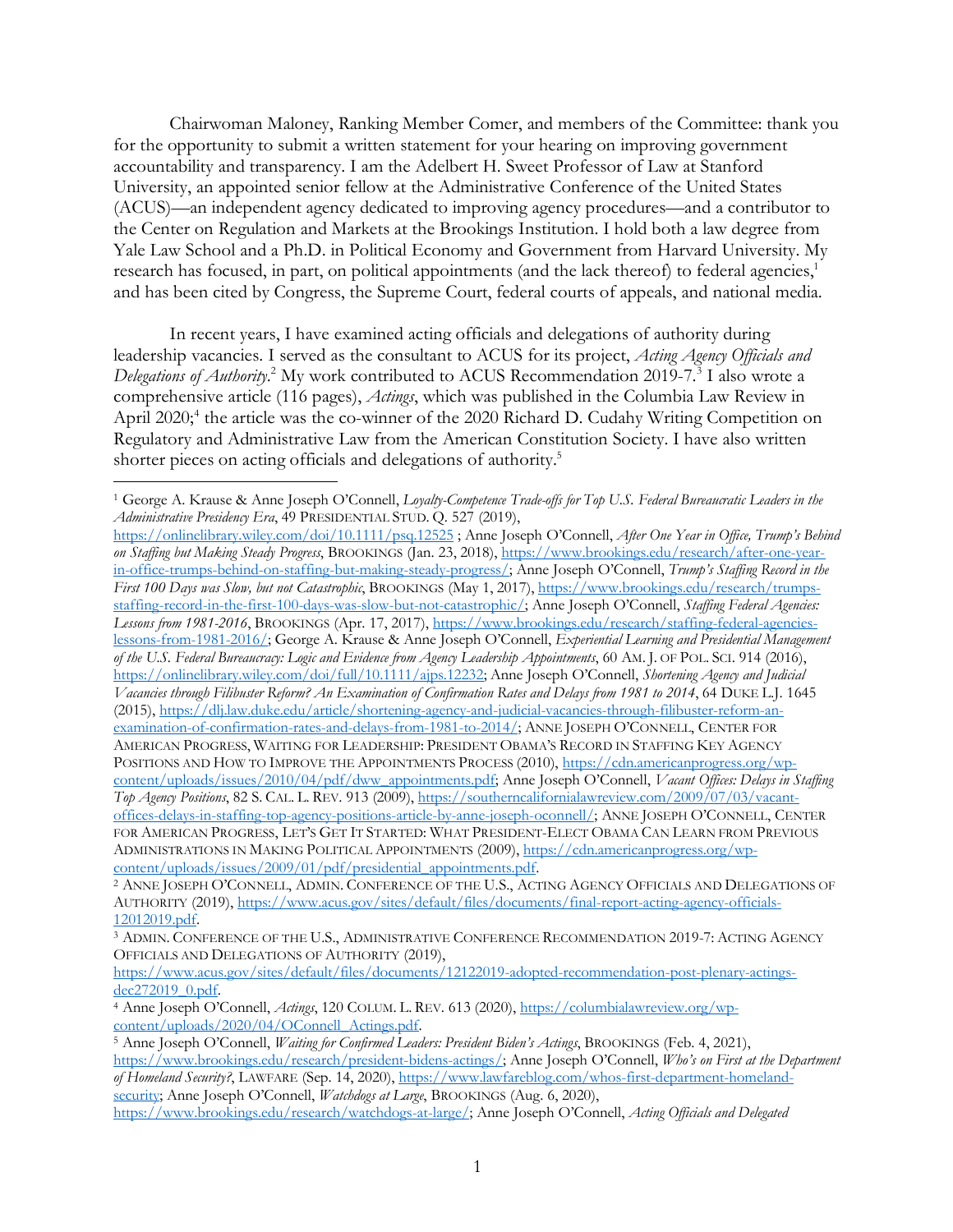In this statement, I draw directly from my research, often including direct passages from various articles I have written. The views I express in this statement are my own and not those of any institution with which I am (or was) affiliated.

\* \* \*

The current appointments process for filling key agency jobs churns slowly, both at the White House and in the Senate. Acting officials and delegations of authority allow the government to function while that process plays out. At times, interim leaders and delegations can also serve as more than stop-gap measures—becoming as a practical matter the dominant way of staffing agency leadership positions, and even undermining agency performance and political accountability. The goal for reform then is to balance government functioning and preventing misuse of permitted measures.

Before turning to necessary reforms, I briefly summarize the extensive presence of acting officials and delegations of authority in recent Administrations, consider some of their benefits and costs, and note several controversial uses in the Trump Administration that could be fixed by legislation. I then explain why I support the Accountability for Acting Officials Act, and note some small aspects that might be modified in the mark-up process. I also flag several additional reforms that I hope Congress will consider for acting officials and delegations of authority. Finally, I turn to my support for the Periodically Listing Updates to Management Act.

## **Prevalence of Vacancies, Acting Officials, and Delegations of Authority**

-

Given the importance of agency leaders, you might think that keeping top jobs in the administrative state filled at all times would be a top priority for both the President and Congress. There are, however, vast gaps in confirmed agency leadership up and down the organization charts. Critically, it is not an issue specific to the last Administration. In a study of top jobs at cabinet departments and free-standing executive agencies from 1977 to 2005, I found, on average, between 15 and 25 percent of positions did not have confirmed or recess appointed leaders. <sup>6</sup> More recently, as described in his written statement to the Subcommittee on Government Operations, David Lewis determined that the last three completed Administrations (George W. Bush, Obama, and Trump)

<sup>6</sup> O'Connell, *Vacant Offices*, *supra* note 1, at 962, 965. Averaging across another study's examination of individual jobs, the highest positions at the Departments of Commerce and Health and Human Services lacked confirmed or recess appointees more than 20 percent of the time in the 1989-2009 period. Matthew Dull & Patrick S. Roberts, *Continuity, Competence, and the Succession of Senate-Confirmed Agency Appointees, 1989-2009*, 39 PRESIDENTIAL STUD. Q. 432, 441-442, figs.3 & 4 (2009). More recently, several researchers, using agency reports of vacancies to the Government

*Authority*, REG. REV. (June 29, 2020), https://www.theregreview.org/2020/06/29/oconnell-acting-officials-delegatedauthority/; Anne Joseph O'Connell, *Trump Fired a Federal Prosecutor Investigating His Allies. Can He Do That?*, WASH. POST: THE MONKEY CAGE (June 25, 2020), https://www.washingtonpost.com/politics/2020/06/25/trump-fired-federalprosecutor-investigating-his-allies-can-he-do-that; Anne Joseph O'Connell, *Acting Leaders: Recent Practices, Consequences, and Reforms*, BROOKINGS (July 22, 2019), https://www.brookings.edu/research/acting-leaders/.

Accountability Office (GAO) and other sources, constructed a database of vacancies in 416 Senate-confirmed positions in cabinet departments and single-headed agencies from January 1989 to January 2013. They reported that the positions were vacant, on average, for at least 151 days during a congressional term—generating a 21 percent vacancy rate. William G. Resh, Gary Hollibaugh, Patrick S. Roberts & Matthew Dull, *Who Isn't Running American Government: Appointee Vacancies in U.S. Executive Agencies* 26 tbl.1 (March 6, 2020), J. PUB. POL'Y (forthcoming),

https://papers.ssrn.com/sol3/papers.cfm?abstract\_id=3310806. Calculating vacancy rates is challenging because there is no centrally collected data source that is publicly available on the start and end dates of confirmed leaders.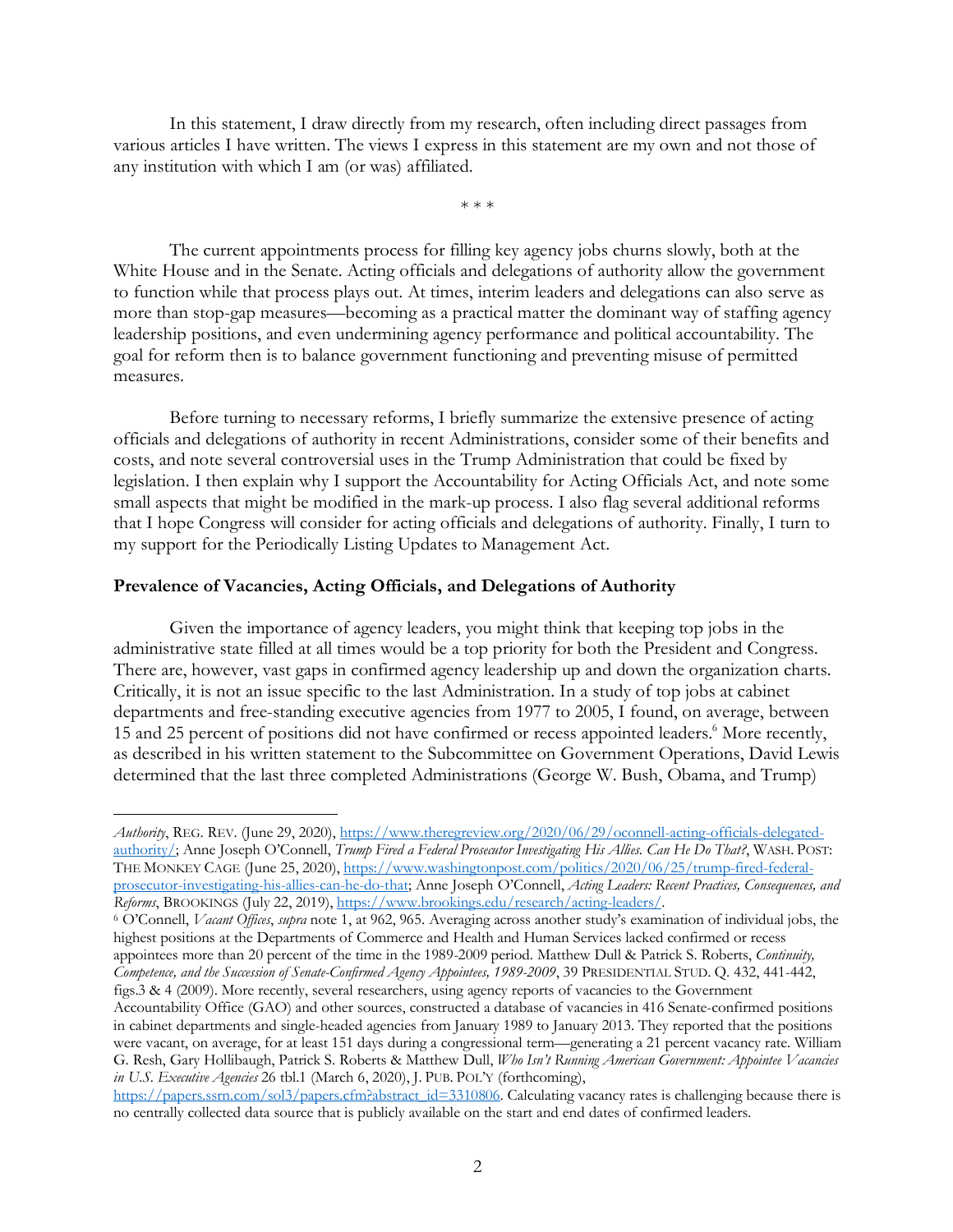did not submit *a single nomination in their first two years* for nearly 30 percent of Senate-confirmed agency positions that they were supposed to fill.<sup>7</sup>

What happens during these vacancies? Reliable information is very hard to come by. Using the quadrennial Plum Book and annual editions of the United States Government Manual, Christina Kinane examined all Senate-confirmed positions in cabinet departments from 1977 to 2016. She determined that in her 11,043 position-year observations, 80.5 percent had confirmed appointees, 10.6 percent had acting officials, and 8.96 percent had no one listed. $8$  I did my own staffing "snapshot" of 301 Senate-confirmed positions in the fifteen cabinet departments as of April 15, 2019 for my ACUS project. <sup>9</sup> At that time, only 64.1 percent of those positions were filled by confirmed officials; acting officials sat in 13.3 percent of the positions; and the remaining 22.6 percent of jobs had neither a confirmed nor acting official. In other words, close to twice as many positions were presumably being carried out through delegated authority rather than staffed by official acting leaders.10

To capture not just the number but also the tenures of acting officials, I used a wide range of sources to build a database of all confirmed, recess appointed, and acting officials (and their service dates) in a subset of federal agency positions from January 1981 (start of Reagan Administration) to January 2020 (through third year of Trump Administration): all cabinet secretaries, Environmental Protection Agency (EPA) Administrator, EPA Deputy Administrator, EPA General Counsel, and Federal Aviation Administration (FAA) Administrator.<sup>11</sup> For cabinet secretaries, Table 1 displays how the 171 confirmed, 3 recess-appointed, and 147 acting officials fell across Administrations. The number in parentheses in the acting column is the number of acting secretaries who served at least ten days.

<sup>&</sup>lt;sup>7</sup> Revitalizing the Federal Workforce: Hearing Before the Subcomm. on Gov't Operations of the House Comm. on Oversight & Reform, 117th Cong. 5 (2021) (statement of David Lewis, Professor, Vanderbilt University). President Trump had the worst record—failing to submit a nomination in his first two years for 36 percent of vacant jobs. Presidents Bush and Obama did not send nominations for 24 percent and 27 percent of the open spots, respectively, in the first half of their first terms. *Id*. President Obama also submitted fewer agency nominations in his final two years than other recent two-term Presidents. O'Connell, *Staffing Federal Agencies*, *supra* note 1.

<sup>8</sup> Christina M. Kinane, *Control Without Confirmation: The Politics of Vacancies in Presidential Appointments*, 115 AM. POL. SCI. REV 599, 606 (2021).

<sup>9</sup> O'Connell, *Actings*, *supra* note 4, at 655,

<sup>10</sup> *Id.*

<sup>11</sup> If someone served in two Administrations (or in two capacities), I counted that service twice, once for each Administration (or appointment type). For more information on the database, see *id.* at 641 n.158, 649 n.187, 652 n.198. I am currently confirming the data I gathered and extending the positions covered. As part of these efforts, I am submitting FOIA requests to most agencies covered by the Chief Financial Officers Act of 1990 to get official information on who has served (as a confirmed, recess appointed, acting official or through delegation) in five positions in each agency: head, deputy head, inspector general (IG), general counsel, and chief financial officer.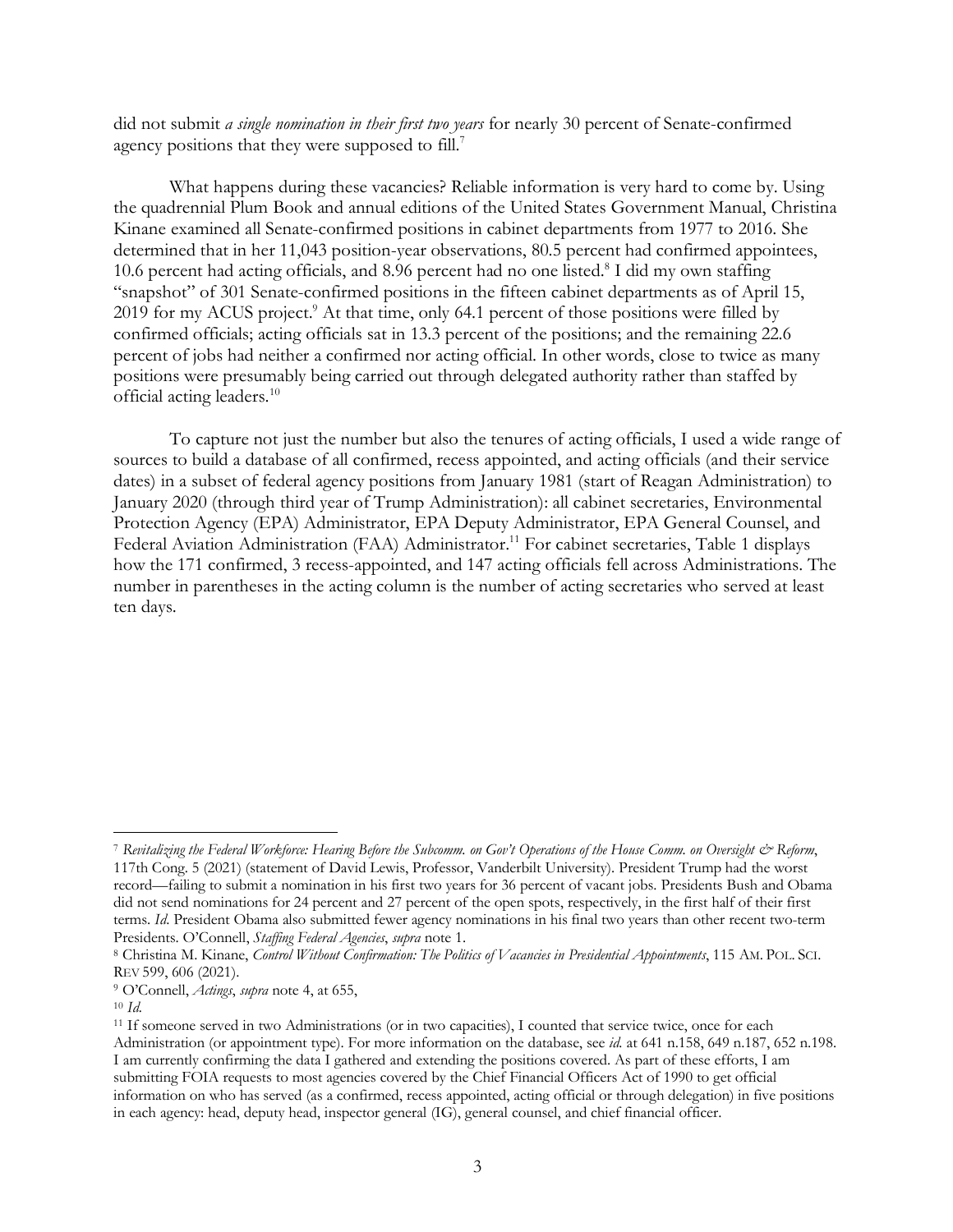| President            | Confirmed | Recess | Acting                  |
|----------------------|-----------|--------|-------------------------|
| Reagan               | 33        |        | 25(11)                  |
| H.W. Bush (1 term)   | 20        |        | 20 <sub>0</sub><br>(16) |
| Clinton              | 28        |        |                         |
| W. Bush              | 34        |        | 22(13)                  |
| Obama                | 32        |        | 23(14)                  |
| Trump (through Yr 3) | 24        |        | 30(27)                  |

Table 1 *Types of Cabinet Secretaries (January 20, 1981 to January 19, 2020)*

As a fraction of the total days of an Administration, acting secretaries (or a complete vacancy) under Presidents Obama and George W. Bush served 2.7 and 1.6 percent of the time, respectively.<sup>12</sup> By contrast, in the first three years, acting secretaries served for 9.9 percent of the days in the Trump Administration<sup>13</sup>

Unlike his predecessors, who had at least a few cabinet secretaries confirmed on their first day in office, President Biden had none until January 22, when the Senate cleared Lloyd Austin as Secretary of Defense. President Biden had to start with fifteen acting secretaries. Only two were holdover appointees who had been confirmed under the Trump Administration; the rest were nonconfirmed senior agency officials.14

Table 2 displays the types of officials for three top EPA officials and the head of the FAA.

| Position           | Confirmed | <b>Recess</b> | Acting | Empty |
|--------------------|-----------|---------------|--------|-------|
| EPA Administrator  |           |               | 14     |       |
| <b>EPA</b> Deputy  | 11        |               | 12     |       |
| Administrator      |           |               |        |       |
| <b>EPA</b> General | 13        |               | 10     |       |
| Counsel            |           |               |        |       |
| FAA Administrator  | 14        |               | 13     |       |

Table 2 *Types of Top EPA and FAA Officials (January 20, 1981 to January 19, 2020)*

As with cabinet secretaries, until President Trump took office, the EPA's head was much more likely to be a confirmed official than an acting one. Under Presidents George W. Bush and Obama, acting Administrators served for 8.1 percent and 5.5 percent, respectively, of their Administrations. Under

 <sup>12</sup> Only the Department of Commerce lacked any kind of Secretary during the relevant time period, because President Obama had not formally submitted his nomination of Penny Pritzker when the Federal Vacancies Reform Act's (Vacancies Act) time limit expired in 2013.

<sup>13</sup> For information on variation by agency and the type of acting official (first assistant, other confirmed official, nonconfirmed political official, nonconfirmed career official), see O'Connell, *Actings*, *supra* note 4, at 644 tbl.2, 648 tbl.5. For historical comparisons (1789-2005), see O'Connell, ACTING AGENCY OFFICIALS, *supra* note 2, at 25-27 (noting, among other items, that in 1841, all but one member of President Tyler's Cabinet resigned in protest, which contributed to his need to rely on many acting officials, and that President Madison also had considerable difficulties with his Cabinet, given political and geographic conflict, contributing to turnover and use of interim leaders).

<sup>14</sup> O'Connell, *Waiting for Confirmed Leaders*, *supra* note 5.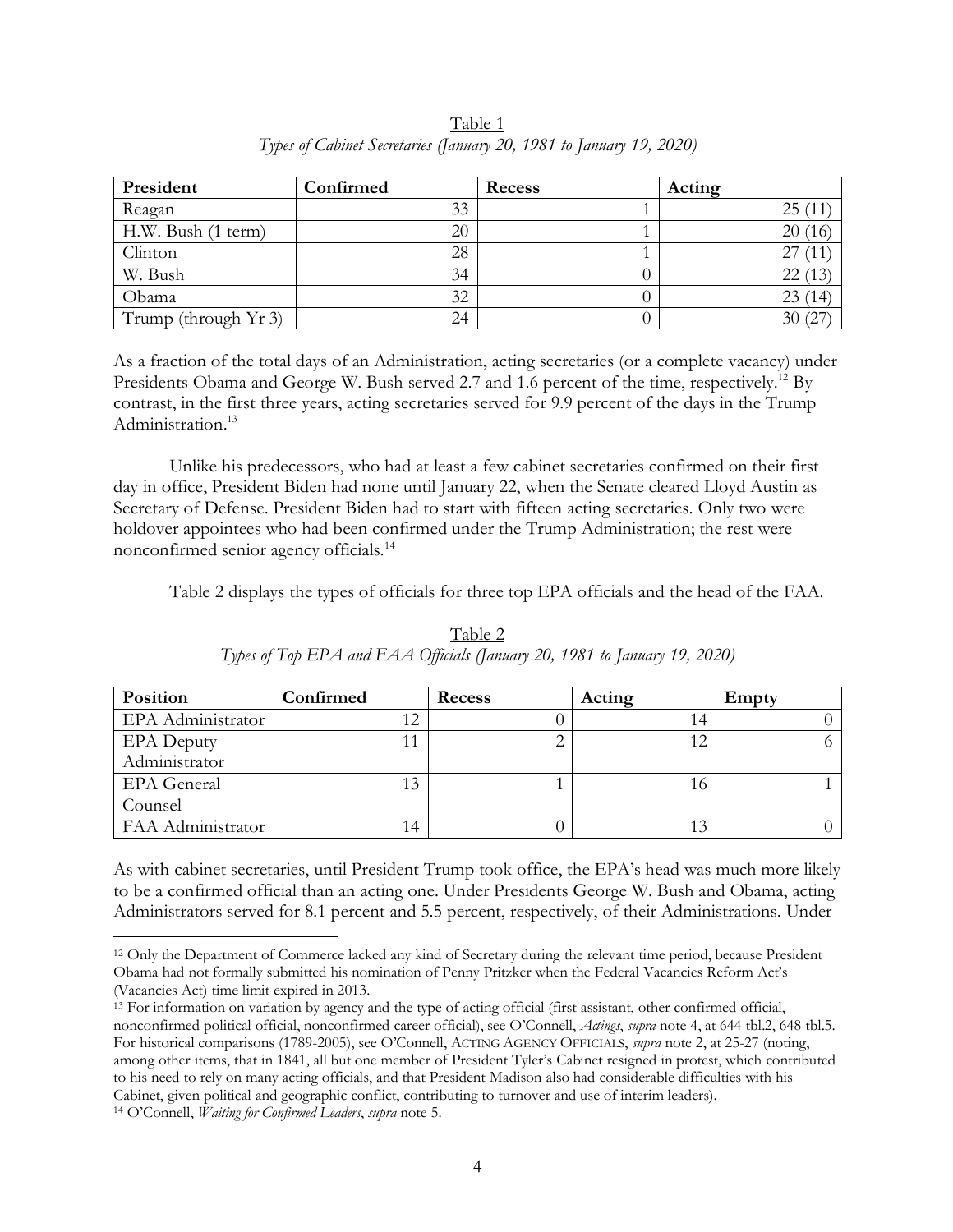President Trump, however, an acting EPA Administrator led the agency for slightly under one quarter of his first three years. Acting Deputy Administrators cumulatively served 14.9 percent and 41.9 percent of the days under Presidents Bush and Obama, respectively, including the recess appointment under President Bush, but 66 percent under the Trump Administration when the position was occupied. Acting General Counsels racked up about one-third of the time when the job has been staffed under Presidents Bush and Trump (and 14.2 percent under President Obama).

Acting FAA Administrators have not served short stints, on average, outside of President Reagan's Administration. Since President George H.W. Bush held office, acting FAA Administrators have led the agency for at least 16 percent of the time in each Administration (including 53.2 percent of the first three years of the Trump Administration).<sup>15</sup>

In sum, President Trump's expressed adoration of acting leaders exposed what had been previously unspoken: modern Presidents rely heavily on acting officials.

## **Substitute Teachers or Critical Leaders?**

Acting officials almost never receive praise. The head of the Partnership for Public Service, a nonpartisan entity devoted to effective governance, compares them to "substitute teachers," who lack the necessary authority in a classroom (or agency).<sup>16</sup> I have joined this chorus of naysayers arguing that acting officials (and vacancies more generally) have "significant consequences for public policy."17 Specifically, I (and many others) have posited that vacancies contribute to agency inaction and delays, confusion and unhappiness among nonpolitical workers, and decreased agency accountability.18 In essence, a primary argument goes, even though they hold the same formal power as confirmed leaders, acting officials are less able to wield it—because of diminished buy-in from the workers below them, relevant congressional committees, and the wider public.

Notwithstanding these critiques, the traditional appointments process takes time, increasingly so in recent Administrations. As I have demonstrated, over 20 percent of agency nominations between the start of President Reagan's Administration and the end of President Obama's Administration failed to get confirmed, with most of those having been returned by the Senate (nearly one-third of President Obama's nominations were returned or withdrawn).<sup>19</sup> For those nominations that the Senate did confirm (sometimes on the second or third nomination), the confirmation process took two months under President Reagan but increased to four months under President Obama.<sup>20</sup>

Federal agencies have to operate in the meantime. As Nina Mendelson has shown, while interim officials may not push out as many agency actions as confirmed leaders, acting officials make critical policy decisions, including, for example, at the EPA "reinterpret[ing] … the key Clean Water

 <sup>15</sup> For information on variation by presidential administration and the type of acting official, see O'Connell, *Actings*, *supra* note 4, at 650 tbl.7, 652 tbl.8, 653 tbl.9, 654 tbl.10.

<sup>16</sup> Russell Berman, *President Trump's 'Substitute Teacher' Problem*, ATLANTIC (Apr. 17, 2017), https://www.theatlantic.com/politics/archive/2017/04/president-trumps-substitute-teacher-problem/523101. 17 O'Connell, *Vacant Offices*, *supra* note 1, at 935.

<sup>18</sup> O'Connell, *Actings*, *supra* note 4, at 695-99; O'Connell, *Vacant Offices*, *supra* note 1, at 937-38.

<sup>19</sup> O'Connell, *Staffing Federal Agencies*, *supra* note 1.

<sup>20</sup> *Id.*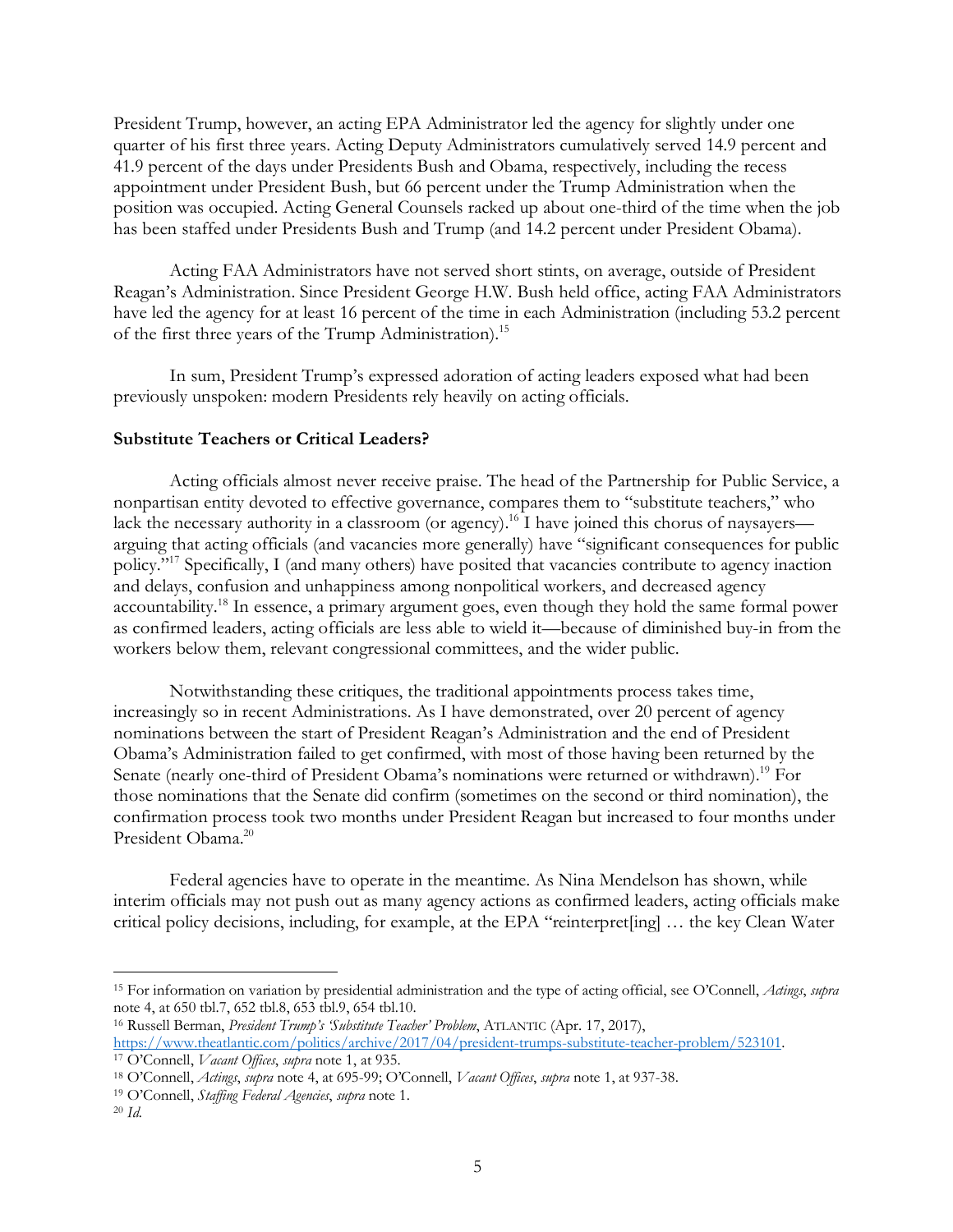Act jurisdictional term 'waters of the United States,' in response to recent Supreme Court decisions."<sup>21</sup>

Acting leaders may bring expertise at the cost of political accountability. One criticism of acting officials is that they are unqualified for their jobs because they were not properly vetted by the Senate.<sup>22</sup> Yet, acting officials often possess the stability, knowledge, and management necessary for their positions. For instance, for ambassadorial posts, the State Department's foreign service officers who step in to head embassies temporarily almost certainly know more than political appointees selected as a result of their campaign contributions.<sup>23</sup> For many positions, such as U.S. attorneys, inspectors general (IGs), and agency general counsels, many of their first assistants—the default for acting service under the Federal Vacancies Reform Act (Vacancies Act)—are drawn from the relevant organization's senior nonpartisan ranks. 24

But even acting leaders plucked from the short-term political corps may lead effectively. Presidents George W. Bush, Obama, and Biden all retained at least one deputy secretary from the previous Administration of a different party until the Senate confirmed the new President's picks.<sup>25</sup> In addition, under divided government, recent Administrations have relied on skilled political acting officials to take charge of important functions, old and new.

The conventional dislike of acting officials sits in some tension with repeated calls for cuts in agency positions requiring Senate confirmation.<sup>26</sup> Commentators and scholars, myself included, who have made these calls want Congress to use its authority under the Appointments Clause to allow the President or the head of the agency to choose lower-level officials instead. Congress, however, understandably resists relinquishing its confirmation power—though it did agree to its elimination for about 160 positions in 2012 under the Presidential Appointment Efficiency and Streamlining Act.<sup>27</sup> In some sense, the frequent use of acting officials—at least in lower-level positions accomplishes functionally what Congress refuses to do formally. But commentators do not typically think about acting officials in this light.

<sup>22</sup> Acting officials may also promote Senate authority in certain contexts. To start, having acting leaders allows the Senate to spend more time vetting official nominees. Additionally, acting leaders may provide the Senate more choices—if the Senate dislikes the formal nominee, it can sit on the nomination and let the acting official continue to serve. The Senate may also prefer that the White House take more time if that additional time would yield a better nominee.

<sup>23</sup> *See* Ryan M. Scoville, *Unqualified Ambassadors*, 69 DUKE L.J. 71, 118-40 (2019) (contrasting the language skills, regional experience, foreign policy experience, and organizational leadership skills of political-appointee ambassadors and confirmed ambassadors drawn from the government's "professional diplomatic corps").

<sup>24</sup> A GAO survey of acting IGs found that all but one believed "having an acting IG had no impact on the OIG's [Office of Inspector General] ability to plan and conduct work." U.S. GOV'T ACCOUNTABILITY OFFICE, GAO-18-270, INSPECTORS GENERAL: INFORMATION ON VACANCIES AND IG COMMUNITY VIEWS ON THEIR IMPACT 17 (2018), https://www.gao.gov/assets/700/690855.pdf. Almost one-quarter of employees, however, contended there was a negative impact. *Id.* The GAO also found that employees generally liked internal acting IGs. *Id.* at 19, 31. Interestingly, nearly half of the acting IGs thought their temporary status had a negative effect on employee management. *Id.* at 21. <sup>25</sup> O'Connell, *Waiting for Confirmed Leaders*, *supra* note 5; O'Connell, *Actings*, *supra* note 4, at 648.

<sup>26</sup> See, e.g., 2 NAT'L TASK FORCE ON RULE OF LAW & DEMOCRACY, PROPOSALS FOR REFORM 20 (2019), https://www.brennancenter.org/sites/default/files/2019-09/2019 10 TaskForce%20II 0.pdf (Proposal 8).

 <sup>21</sup> Nina A. Mendelson, *The Uncertain Effects of Senate Confirmation Delays in the Agencies*, 64 DUKE L.J. 1571, 1589 (2015).

<sup>&</sup>lt;sup>27</sup> Presidential Appointment Efficiency and Streamlining Act of 2011, Pub. L. No. 112-166, 126 Stat. 1283 (2012).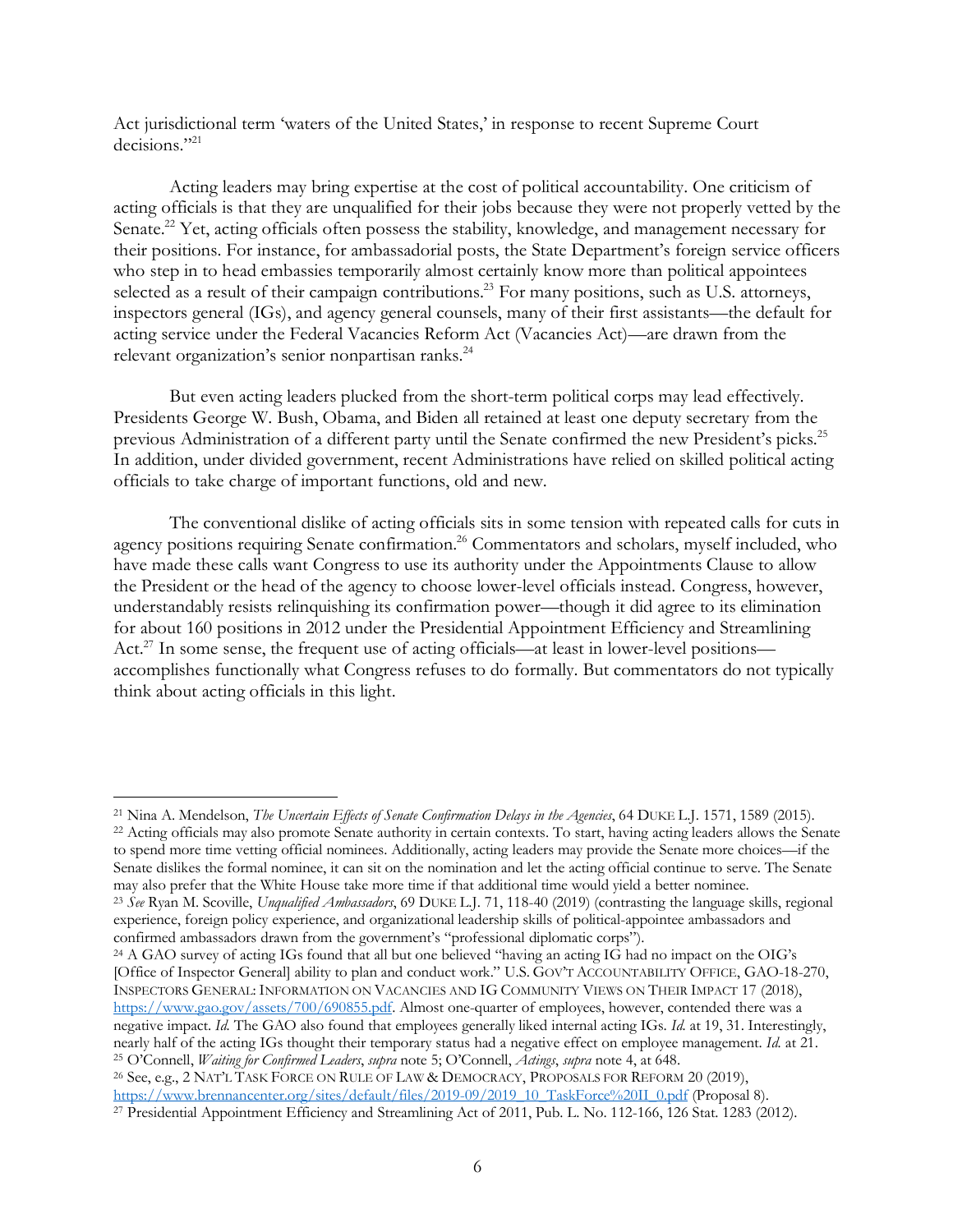# **Controversies in the Trump Administration**

While all recent Presidents have relied heavily on acting officials and delegations of authority, the Trump Administration's use of these workarounds to the traditional appointments process generated considerable controversy throughout its term.

Here is a brief chronology of major events:<sup>28</sup>

- President Trump did not always adore his "actings." Within two weeks of taking office, he had fired his first acting Attorney General, Sally Yates, a holdover from the Obama Administration, after she refused to defend his first executive order barring entry into the United States from certain Muslim-majority countries. (He then picked Dana Boente, another Obama appointee, to serve until Jeff Sessions was sworn in as Attorney General in February 2017.)
- In November 2017, Richard Cordray resigned as the first confirmed Director of the Consumer Financial Protection Bureau (CFPB). Right before he departed, he named Leandra English as the agency's Deputy Director. Under the Dodd-Frank Wall Street Reform and Consumer Protection Act of 2010, the deputy director "shall . . . serve" as the acting director of the Bureau if the director is absent or unavailable. A few hours after Cordray stepped down, the White House designated Mick Mulvaney, the confirmed Director of the Office of Management and Budget, as the acting Director of the CFPB under the Vacancies Act. Both English and Mulvaney turned up to work, each claiming to be the acting Director. English filed suit claiming that the President could not turn to the Vacancies Act, lost in the district court, and eventually dropped her appeal.
- In March 2018, President Trump fired Secretary of Veterans Affairs David Shulkin, naming Robert Wilkie, a Senate-confirmed Assistant Secretary in the Department of Defense (DOD), as acting Secretary. Veterans sued, claiming that the Vacancies Act does not apply to openings created by firing. Trump seemed to like what he saw of Wilkie at the VA and nominated him for the permanent job (under the intricacies of the Vacancies Act, Wilkie had to step down while his nomination was pending). The veterans voluntarily dismissed their litigation after the Senate confirmed Wilkie.
- President Trump pressed Attorney General Sessions to step down in November 2018. The President had long been angry with Sessions's recusal from the decision to appoint and oversee Special Counsel Robert Mueller to investigate Russian interference in the 2016 election. When Sessions resigned, President Trump did not intend to let Deputy Attorney General Rod Rosenstein—the acting Attorney General for appointing and overseeing Mueller—serve as the acting Attorney General for all matters. The White House again turned to the Vacancies Act to name Matthew Whitaker, Sessions's Chief of Staff (a position that is not Senate confirmed) as acting Attorney General. Likely because of the heightened attention on Mueller's investigation, the Vacancies Act suddenly was thrown into the

 <sup>28</sup> O'Connell, *Actings*, *supra* note 4, at 617-23, (providing chronology of all events except for the IG transitions with supporting materials); O'Connell, *Who's on First*, *supra* note 5 (providing chronology of DHS Secretary succession orders with supporting materials); O'Connell, *Watchdogs at Large*, *supra* note 5 (providing chronology of IG selections with supporting materials).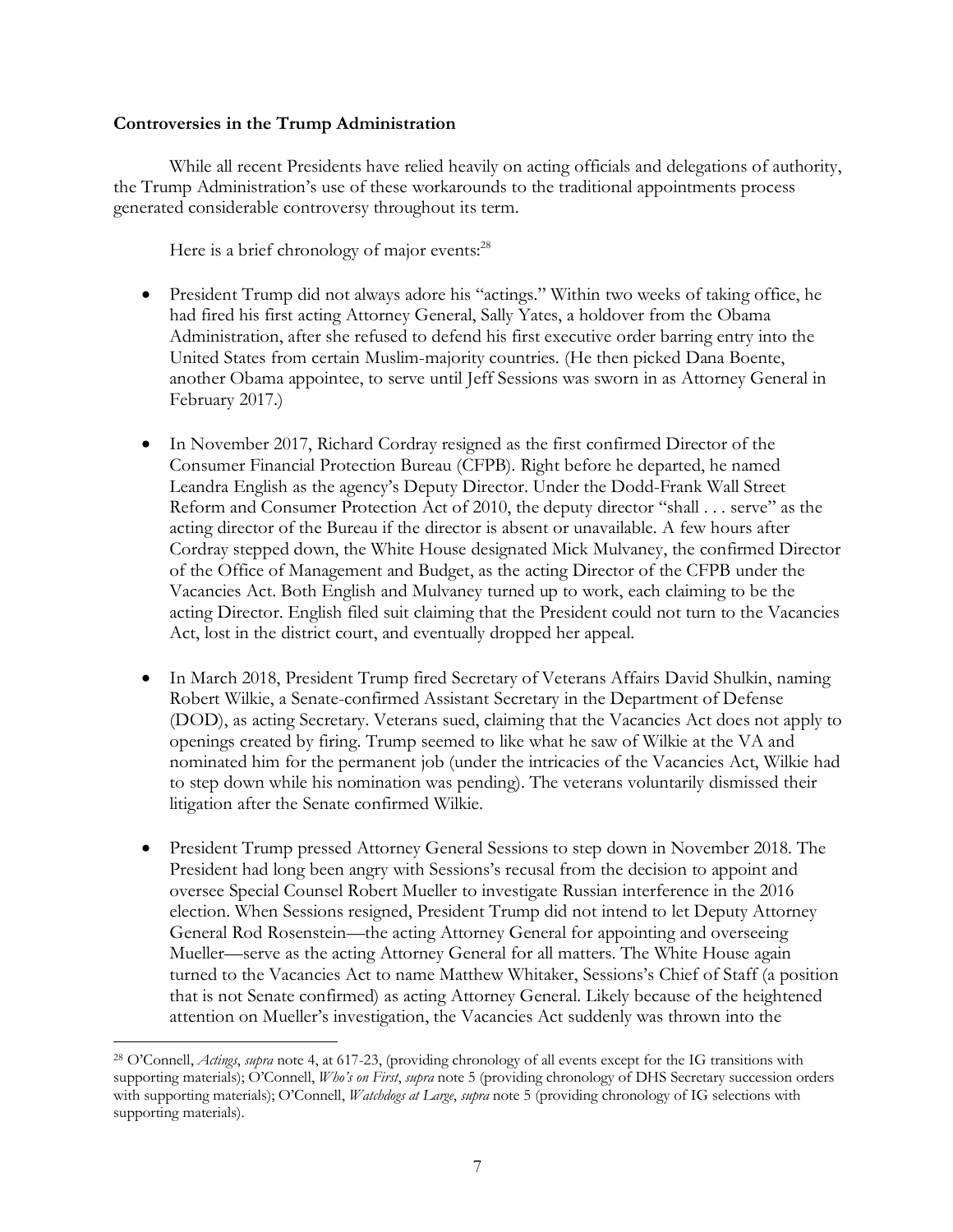national spotlight. Lots of lawsuits followed, challenging the appointment under both the Constitution and the Attorney General Succession Act.29 All lower courts sided with the Trump Administration.

- Right before Christmas 2018, James Mattis resigned as Secretary of Defense to protest President Trump's foreign policy decisions. In announcing his resignation, Mattis promised to stay until the end of February 2019, "a date that should allow sufficient time for a successor to be nominated and confirmed." But President Trump, upset by Mattis's widely distributed resignation letter, pushed him out earlier. Under DOD's succession provision and the Vacancies Act, Deputy Secretary Patrick Shanahan—a former Boeing executive with no prior government or military experience—became the default acting Secretary. Shanahan's tenure marked the first time that DOD had an acting Defense Secretary for more than one day since the start of President George H.W. Bush's Administration when the Senate voted down John Tower's nomination. By the time problems surfaced during Shanahan's vetting process for the permanent job, he had spent almost six months as acting Secretary. President Trump named Army Secretary Mark Esper to take Shanahan's place as acting Secretary of Defense and announced his intention to nominate Esper for the permanent role three days later. (As with Wilkie, Esper had to leave the acting position when the Senate formally received his nomination.)
- In April 2019, President Trump pushed out Department of Homeland Security (DHS) Secretary Kirstjen Nielsen, intending to elevate Customs and Border Protection Director Kevin McAleenan to acting Secretary. But President Trump failed to realize he had to also fire Undersecretary Claire Grady, who was next in line for acting Secretary under the agency's mandatory succession statute, which explicitly preempts the Vacancies Act. Nielsen delayed her exit, and Grady quickly announced her own resignation. In her final hours, Nielsen tried to get the paperwork in place for McAleenan to take over as acting Secretary. But the Government Accountability Office (GAO) and lower courts determined that she did the orders incorrectly, concluding that McAleenan and then Chad Wolf (under McAleenan's changes to the invalid orders) were not serving properly as acting Secretaries under the Homeland Security Act.
- After pushing out Nielsen, President Trump wanted to nominate former Virginia Governor Ken Cuccinelli for the permanent DHS Secretary role. In late June 2019, after Senate Republicans expressed concern about Cuccinelli's confirmation prospects, President Trump had Cuccinelli named to a new "first assistant" position—that of Principal Deputy Director of U.S. Citizenship and Immigration Services—so he could then take the reins as acting Director of a key department component. Democracy Forward filed a lawsuit on behalf of detained immigrants and the Refugee and Immigrant Center for Education and Legal Services. In March 2020, the district court struck down two asylum directives issued by Cuccinelli, holding that the new principal deputy position was not a legitimate first assistant role because it was temporary (set to expire when a new director was confirmed) and not subordinate to any official. The court did not resolve whether the Vacancies Act permitted a first assistant to be named after a vacancy occurred.

 <sup>29</sup> The Attorney General Succession Act provides that "[i]n case of a vacancy in the office of Attorney General, or of his absence or disability, the Deputy Attorney General may exercise all the duties of that office…." 28 U.S.C. § 508.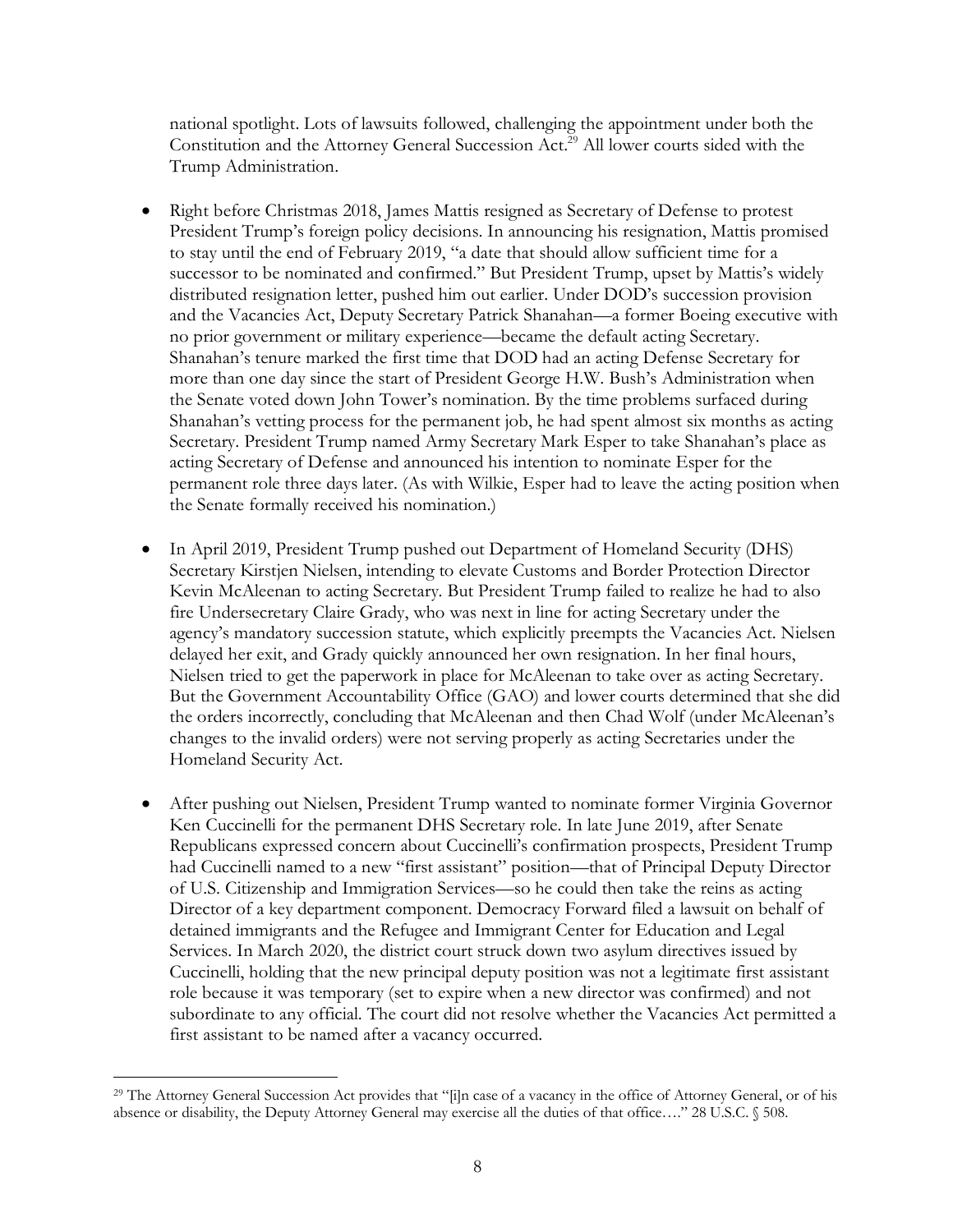• In the spring of his final year, President Trump turned to pushing out IGs—firing Michael Atkinson, the intelligence community's IG who had dealt with the Ukraine whistleblower complaint that featured prominently in the President's first impeachment. A few days later, President Trump removed Glenn Fine, who had been doing the vacant job of the Defense Department's IG through delegation, by using the Vacancies Act to name a different acting IG after submitting a nomination to the post. More removals followed in May.30 President Trump fired Steve Linick, the IG for the State Department, at Secretary Mike Pompeo's urging. The President again turned to the Vacancies Act to go around the Deputy IG, picking Stephen Akard, the political director of the Office of Foreign Missions, as the acting IG. He also replaced the career acting IG for the Department of Transportation, Mitch Behm, with a new interim political official, Howard "Skip" Elliott.

These events thankfully grabbed Congress's attention.

### **Accountability for Acting Officials Act**

I enthusiastically endorse the proposed Accountability for Acting Officials Act (AAOA). Among other items, the Act would accomplish the following goals:

• Resolve ambiguities in the Vacancies Act

The AAOA would resolve ambiguities in the Vacancies Act, including (1) its interaction with agency-specific succession provisions, (2) its applicability to presidential removal, and (3) the timing of naming first assistants. Clear statements on these issues would likely prevent litigation and related confusion that might ultimately put an agency's policymaking at risk of reversal.<sup>31</sup>

First, the Vacancies Act contains confusing language regarding agency-specific succession plans. The Act is "the exclusive means for temporarily authorizing an acting official" in covered agencies unless "a statutory provision expressly" provides otherwise.<sup>32</sup> This language has contributed to sharp debates (and in some cases, litigation) over whether the White House could turn to the Vacancies Act for the heads of agencies that have succession statutes, namely the CFPB, Department of Justice, and the Office of the Director of National Intelligence.<sup>33</sup> Although lower courts have thus far sided with the White House in these disputes, finding that the Vacancies Act is nonexclusive in those cases, $34$  the AAOA would make the Vacancies Act unavailable if there is a nondiscretionary agency succession provision.

 <sup>30</sup> At the start of May, President Trump claimed that he was getting rid of Christi Grimm, the temporary IG (through delegation) at the Department of Health and Human Services, after she reported "severe shortages" in hospital supplies during the pandemic, but she remained in place.

<sup>31</sup> For my legal assessment of these three issues (as they stand now), see O'Connell, *Actings*, *supra* note 4, at 667-71 (generally finding that the Vacancies Act is available in the face of specific agency succession provisions outside of the Homeland Security Act (in some contexts) but noting arguments on the other side), 672-75 (concluding that the Vacancies Act covers presidential removals), 675-79 (determining that the text of the Vacancies Act likely permits first assistants to be named after a vacancy but noting concerns with this outcome).

<sup>32</sup> 5 U.S.C. § 3347(a)(1).

<sup>33</sup> O'Connell, *Actings*, *supra* note 4, at 667-71.

<sup>34</sup> *Id.* at 669, 671.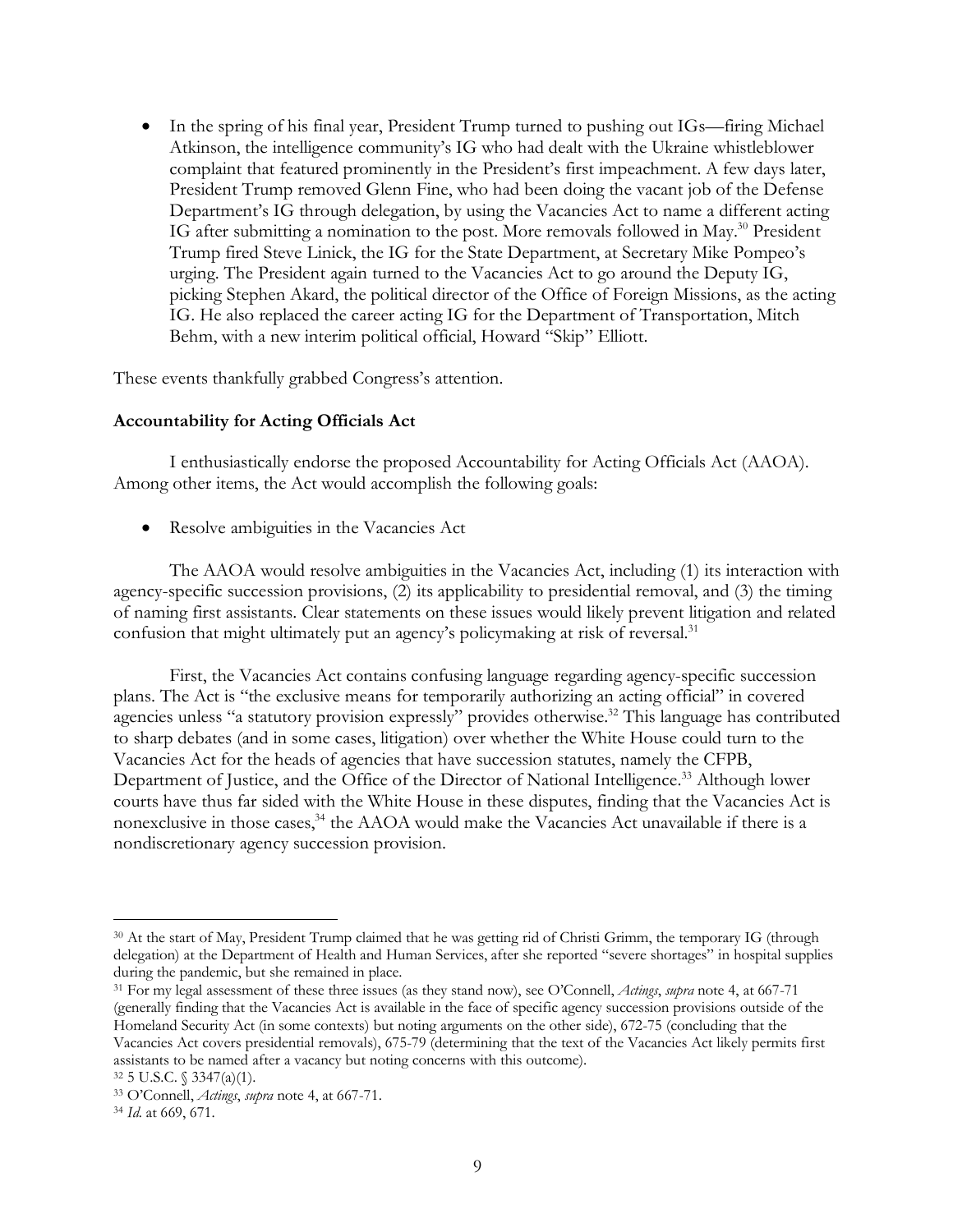Second, the Vacancies Act does not directly mention firings; rather, it permits acting service when the previous covered officeholder "dies, resigns, or is otherwise unable to perform the functions and duties of the office."35 No court has directly ruled on whether removals fall within the last phrase.<sup>36</sup> The AAOA would explicitly allow use of the Vacancies Act after presidential removal.

On one hand, Congress may worry that allowing Presidents to turn to acting officials after firing confirmed leaders would encourage avoidance of its constitutional role in agency appointments.37 On the other hand, if Presidents could not turn to an acting official after a firing, they may be stuck with poor leaders. Impeachment (and conviction) take time and are almost never used. The exclusion of firings could also create perverse incentives for outgoing administration officials after party control of the White House changes. The political process can temper overuse of the firing power as Presidents will likely face backlash for seemingly unjustified firings.

Third, the Vacancies Act specifies that the default acting official is "the first assistant to the office."38 The Act does not define who is a first assistant or clearly specify the timing of the staffing of the first assistant position. Typically, first assistants are in their positions when offices become vacant, but not always. No court has ruled on whether a first assistant named after a vacancy occurs qualifies under the Vacancies Act.<sup>39</sup> The Office of Legal Counsel initially said a post-vacancy first assistant wouldn't qualify, but reversed its view a few years later.<sup>40</sup> Even if post-vacancy first assistants are technically permitted by the Act's language, they often undermine the statute's spirit.<sup>41</sup> The AAOA would restrict nonconfirmed first assistants (and first assistant positions) to those who had served at least 30 days in the year before the vacancy (and to positions in existence at least 30 days before the vacancy).

 <sup>35</sup> 5 U.S.C. § 3345(a).

<sup>36</sup> In a challenge to Whitaker's service as acting Attorney General, one district court, in dicta and without any analysis, stated that "[h]ad Sessions chosen to refuse to resign the President could have exercised his authority to fire him, which would make the [Vacancies Act] inapplicable." *United States v. Valencia*, No. 5:17-CR-882-DAE(1)(2), 2018 WL 6182755, at \*4 (W.D. Tex. Nov. 27, 2018), *appeal dismissed*, 940 F.3d 181 (5th Cir. 2019).

<sup>37</sup> Indeed, critics of President Trump alleged such behavior. See, e.g., David A. Graham, *Ratcliffe's Withdrawal Reveals Trump Still Doesn't Understand Appointments*, ATLANTIC (Aug. 2, 2019),

https://www.theatlantic.com/ideas/archive/2019/08/whom-do-political-appointees-serve/595342 (finding that President Trump's use of acting officials is "a clever, if devious, maneuver that represents an end-run around the Constitution's requirement that the Senate advise and consent on appointees"). The National Task Force on Rule of Law and Democracy has called for the Vacancies Act to be amended to permit only "someone serving as the first assistant to the vacant office at the time the vacancy arises, and who has served for a defined minimum period of time" to "be eligible to perform the functions of the vacant role" if the vacancy is created by presidential removal. See NAT'L TASK FORCE ON RULE OF LAW & DEMOCRACY, *supra* note 26, at 19. I disagree with the Task Force's recommendation here. O'Connell, *Actings*, *supra* note 4, at 709-10.

<sup>38</sup> 5 U.S.C. § 3345(a)(1).

<sup>39</sup> In striking down Cuccinelli's acting service, the court did not resolve the question, holding instead that the new principal deputy position was not a valid first assistant job. *L.M.-M. v. Cuccinelli*, 442 F. Supp. 3d 1, 26 (D.D.C. 2020). <sup>40</sup> Designation of Acting Assoc. Att'y Gen., 25 Op. O.L.C. 177, 177 (2001) (revised position); Guidance on Application of Fed. Vacancies Reform Act of 1998, 23 Op. O.L.C. 60, 63-64 (1999) (initial view). 41 Similar concerns to Cuccinelli's service were raised about Vanita Gupta's service as acting Assistant Attorney General

for Civil Rights during the Obama Administration. See NAT'L TASK FORCE ON RULE OF LAW & DEMOCRACY, *supra* note 26, at 18 (describing how President Obama "appointed someone from outside of government to serve as the principal deputy assistant attorney general for civil rights and then elevated her (as the first assistant) to the role of acting assistant attorney general for civil rights" after his nominee was rejected).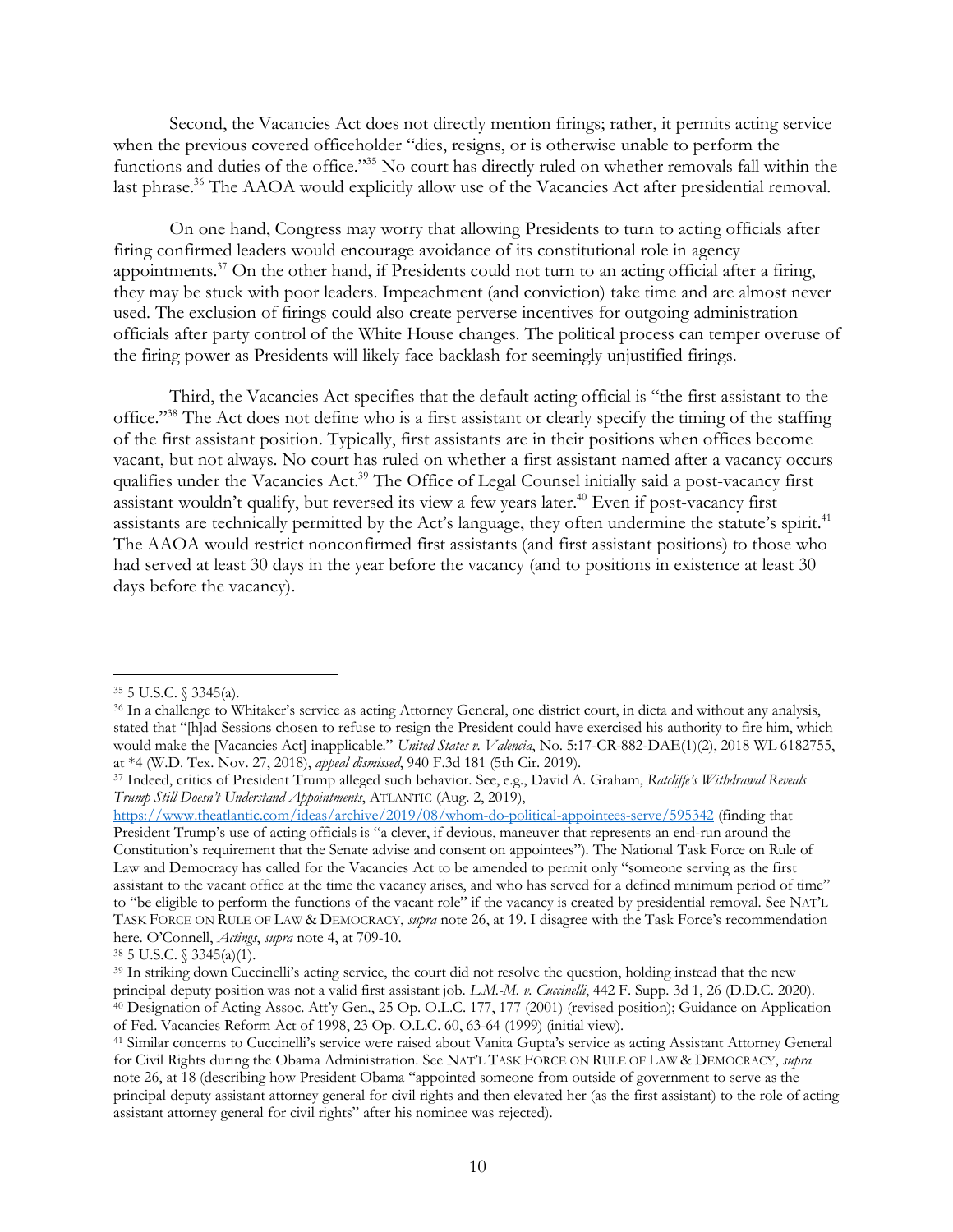• Reduce permitted time limits for acting officials in the most important agency positions

The AAOA would reduce permitted acting service without a pending nomination in the federal government's highest positions. Although the Vacancies Act's time limits are longer than those of prior statutes, determining precisely how long any given acting official can serve presents a puzzle fit for a math class. If there is no pending nomination, acting officials generally can serve for only 210 days from the vacancy's start date, unless the vacancy exists when a new President takes office (or comes within the next sixty days); if that is the case, acting officials can serve for an additional 90 days.<sup>42</sup> Nominations lengthen the permitted tenure of temporary leaders. Acting officials may serve during the pendency of two nominations to the vacant position. If each nomination fails, a new 210-day period of service runs from the date of the failure.<sup>43</sup> The AAOA would reduce the 210 day periods to 120 days for principal offices, but still allow for acting service during two pending nominations.<sup>44</sup>

Reducing the time periods for such acting service (without pending nominations) is a compelling reform. First, these are the very highest agency jobs, where political accountability concerns are the deepest. The traditional appointments process helps make agencies accountable to the American public, and shorter time limits will create incentives for the White House to send nominations to the Senate. Second, there are constitutional concerns with having nonconfirmed acting officials at the top of agencies—concerns that deepen with the length of tenure.<sup>45</sup>

• Ensure certain acting officials have the necessary expertise to carry out agency functions

The AAOA would improve the quality of acting officials in two ways: imposing any statutory qualification mandates on acting officials serving under § 3345(a)(2) (or in IG positions) and increasing the minimum amount of agency experience for those serving under  $\frac{3345(a)}{3}$  from 90 days to one year.

While qualifications mandates limit presidential choice, they also presumably foster good governance by requiring some baseline competence for agency leaders. Thus, they should also apply to acting officials, at least if the acting official is not the first assistant or a senior agency worker. First assistants presumably know the most about the vacant position, and so should still take on the acting role even if they do not meet all of the mandated qualifications. If a President, however,

<sup>42 5</sup> U.S.C.  $\{\$3346(a)(1), 3349(a)(b)\}.$ 

<sup>43</sup> VALERIE C. BRANNON, CONG. RESEARCH SERV., R44997, THE VACANCIES ACT: A LEGAL OVERVIEW 14 fig.2 (2020), https://crsreports.congress.gov/product/pdf/R/R44997/5.<br><sup>44</sup> The 210-day period ran out for the Secretary of Commerce position during President Obama's Administration in

<sup>2013,</sup> leaving the cabinet department without an acting leader for over four months before the White House nominated Penny Pritzker. Permitting acting officials to serve during two nominations seems important for several reasons. First, issues arise during the vetting process, and the Senate or the White House should not feel pressured into accepting a problematic nominee. Second, many agency nominees fail to get confirmed on their first submission; Loretta Lynch would be one example. Specifically, some vacancies occur shortly before the intersession recess. Even if the same party controls the Senate and the White House, Congress struggles to confirm nominations to top cabinet posts that are made close to the year's end.

<sup>45</sup> While every lower court to rule on this constitutional concern upheld Whitaker's service, they relied on the Supreme Court's 1898 decision in *United States v. Eaton*, which seemingly treated someone serving *temporarily* in a principal office as an *inferior* officer. See *United States v. Smith*, 962 F.3d 755, 762-65 (4th Cir. 2020); O'Connell, *Actings*, *supra* note 4, at 655 nn. 255-56 (collecting other cases). I believe nonconfirmed acting officials can constitutionally serve in principal offices under these time limits. *Id.* at 660-66.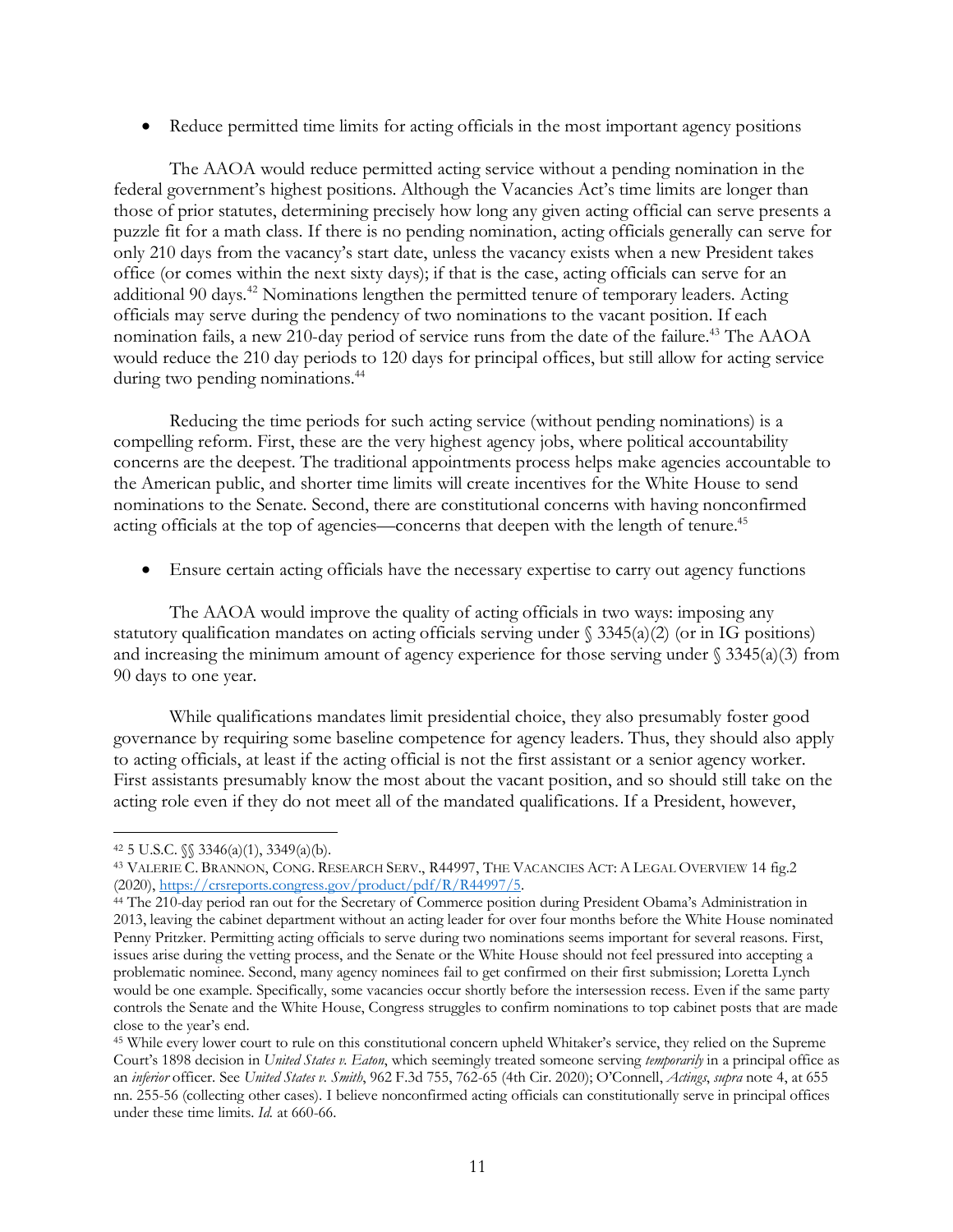wants to turn to a Senate-confirmed official, particularly from another agency, the selected acting official should have to satisfy the position's qualification mandates. Such a rule would prevent the White House from choosing an acting IG for political motivations, for example.<sup>46</sup> This change would also help alleviate concerns that acting officials undermine Congress's role in the appointments process.

Increasing the amount of agency service required for acting officials chosen under § 3345(a)(3) would improve the expertise of such acting leaders. The current 90 days is too short to build meaningful agency experience. In addition, by decreasing the pool of eligible officials, this change would encourage the White House to use the traditional appointments process more.

• Protect IG offices from political meddling

The AAOA would restrict acting IGs to senior officials in the IG's office. Because IGs don't fare well in the appointments process, with above-average failure rates and confirmation delays compared to other agency positions, acting IGs play critical roles.<sup>47</sup> In addition, there are long delays in making nominations. As of the end of April, six of the fifteen cabinet departments currently do not have a confirmed IG—the shortest vacancy is over 300 days.<sup>48</sup>

President Trump fired a slew of IGs and used the Vacancies Act to install non-IG political appointees as acting IGs in the State and Transportation Departments.49 The House of Representative's version of the latest National Defense Authorization Act would have limited acting IGs to the principal deputy IG if there is one, or to a senior official in the IG office if there is not.<sup>50</sup> Sadly, that provision did not make it into the final bill.<sup>51</sup>

• Improve agency reporting of vacancies to the GAO

The AAOA would impose specific time limits on agency reporting of vacancies to the GAO. The Vacancies Act currently requires agencies to report vacancies "immediately upon the occurrence of the vacancy" and the names of acting officials and their start dates "immediately upon the

https://www.washingtonpost.com/news/powerpost/paloma/daily-202/2020/06/25/daily-202-with-purges-andappointments-trump-leaves-a-lasting-mark-on-inspector-general-system/5eea7366602ff12947e8efae/. 48 *Inspector General Vacancies*, COUNCIL OF THE INSPECTORS GEN. ON INTEGRITY AND EFFICIENCY,

https://www.oversight.gov/ig-vacancies.

 <sup>46</sup> *See* 5 U.S.C. § <sup>3</sup> (IGs must be chosen "without regard to political affiliation" and "on the basis of integrity and demonstrated ability in accounting, auditing, financial analysis, law, management analysis, public administration, or investigation."). It would also prevent the selection of a political ambassador with little intelligence experience as acting Director of National Intelligence. See 50 U.S.C. § 3023(a)(1) ("Any individual nominated for appointment as Director of National Intelligence shall have extensive national security expertise."); Garrett M. Graff, *How Trump Hollowed Out US National Security*, WIRED (Feb. 21, 2020),

https://www.wired.com/story/trump-hollowed-out-us-national-security-vacancies-acting. 47 Between 1981 and 2016, more than one-quarter of IG nominations were withdrawn or, more frequently, returned by the Senate. O'Connell, *Staffing Federal Agencies*, *supra* note 1. Nominations that were confirmed in that period took, on average, 104 days. These figures consider each nomination separately: if it takes two nominations (often of the same person) to get a confirmed IG, two years can easily go by. *Id.* In President Obama's last year, Senate Republicans blocked all twelve of his IG nominees. James Hohmann, *The Daily 202: With Purges and Appointments, Trump Leaves a Lasting Mark on Inspector General System*, WASH. POST (June 25, 2020),

<sup>49</sup> O'Connell, *Watchdogs at Large*, *supra* note 5.

<sup>50</sup> H.R. 6395, 116th Cong. § 1115 (2020) (as passed by House of Representatives, July 21, 2020).

<sup>51</sup> National Defense Authorization Act for Fiscal Year 2021, Pub. L. No. 116-283, 134 Stat. 3388 (2021).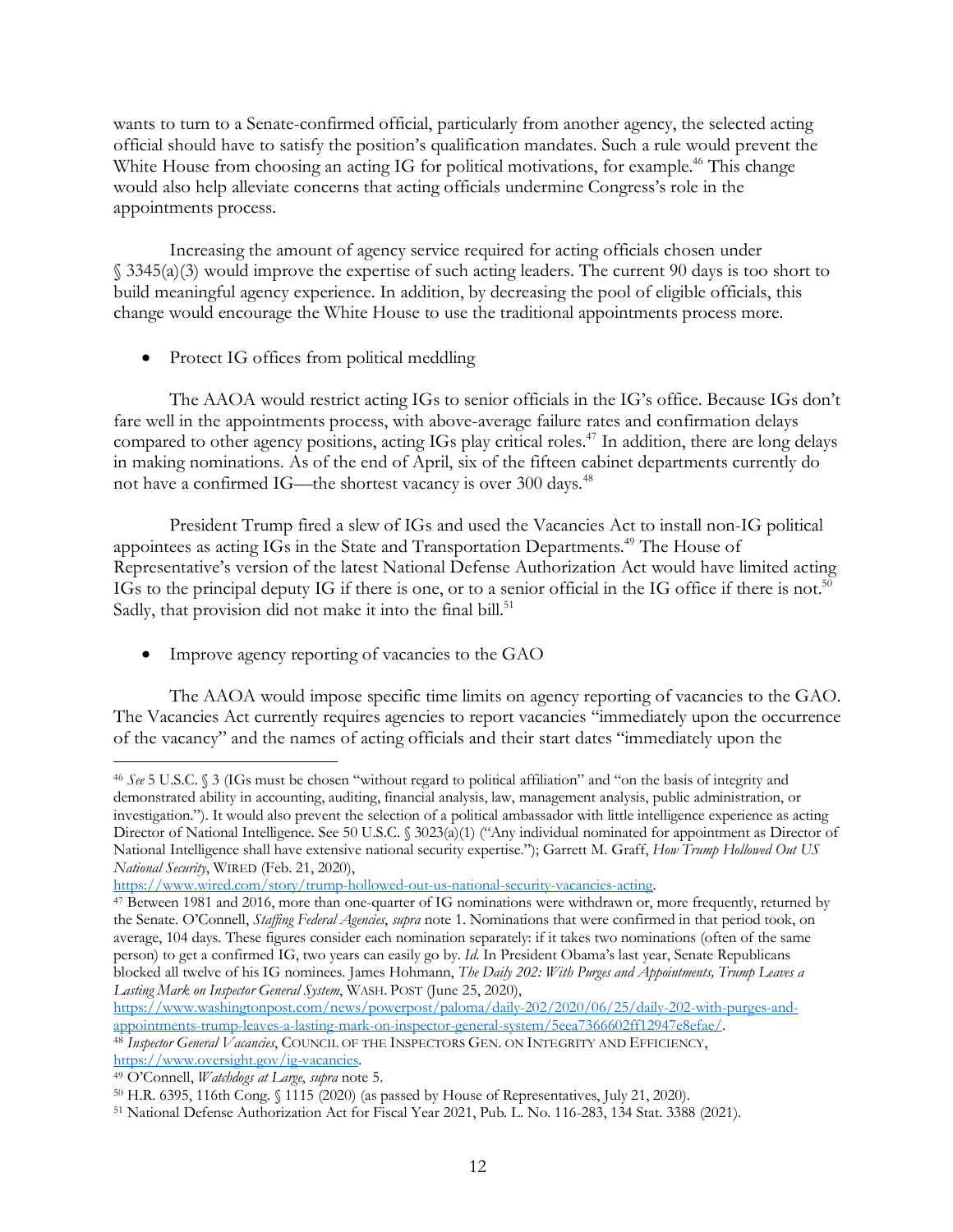designation," among other items.<sup>52</sup> But agencies often take months to report (and then report only some information), and sometimes don't report at all.

At the request of then Ranking Member of the Senate Finance Committee, Senator Ron Wyden, the GAO examined "compliance with the Federal Vacancies Reform Act . . . by agencies and departments with respect to positions subject to the jurisdiction of the Senate Finance Committee."<sup>53</sup> The GAO found that agencies reported many vacancies months after they began.<sup>54</sup> And some vacancies were never reported.<sup>55</sup> In the April 2019 snapshot of agency staffing described above, I determined that agencies had reported all but five of the 108 vacancies by August 15, 2019, but eight of the fifteen cabinet departments had average delays of more than 200 days (and five had average delays of more than one year).<sup>56</sup>

## **Considerations for Mark-Up**

I do have some minor items for the Committee to consider in marking up the AAOA, if the proposed legislation is reintroduced in Congress:

• Allow first assistants to be named after a vacancy at the start of a new administration (and if the previous holder dies or falls ill)

The AAOA would prevent using post-vacancy first assistants as a workaround to the traditional appointments process. There should be two exceptions, however. The Vacancies Act should apply to first assistants named after the vacancy arises (1) if the vacancy occurs during the first six months of a new administration, or (2) if the first assistant at the time of the vacancy dies (or falls ill) while serving. These exceptions would reduce demands on the President in the early months of a new administration and create some flexibility for emergencies.

Without the first exception, many first assistants named at the start of new administrations would not be able to serve as acting officials while the appointments process plays out.<sup>57</sup> (To be sure, they could likely carry out the nonexclusive duties of the vacant positions through delegation, without the acting title, but not all duties can be delegated down.) The second exception provides an escape valve in limited situations.<sup>58</sup>

 <sup>52</sup> 5 U.S.C. § 3349(a).

<sup>53</sup> U.S. GOV'T ACCOUNTABILITY OFFICE, B-329903, AGENCY COMPLIANCE WITH THE FEDERAL VACANCIES REFORM ACT FOR POSITIONS SUBJECT TO THE JURISDICTION OF SENATE FINANCE COMMITTEE 1 (2019), https://www.gao.gov/assets/b-329903.pdf. 54 *Id.* at 4-11.

<sup>55</sup> *Id.* at 11 n.2.

<sup>56</sup> O'Connell, ACTING AGENCY OFFICIALS, *supra* note 2, at 52-53. For the cabinet, EPA, and FAA vacancies, while agencies reported many (but not all) vacancies, a substantial number of those reports did not identify the acting officials occupying the vacant offices. *Id.* at 54-55.

<sup>57</sup> The Biden Administration put political allies in place in many nonconfirmed first assistant positions, allowing them to also take on the higher Senate-confirmed jobs in an acting capacity without any additional presidential action. O'Connell, *Waiting for Confirmed Leaders*, *supra* note 5. Unlike the other categories, which require presidential action to permit acting service, the Vacancies Act makes the first assistant the default acting official.

<sup>58</sup> Bob Bauer and Jack Goldsmith have endorsed these two exceptions. BOB BAUER & JACK GOLDSMITH, AFTER TRUMP: RECONSTRUCTING THE PRESIDENCY 329 (2020).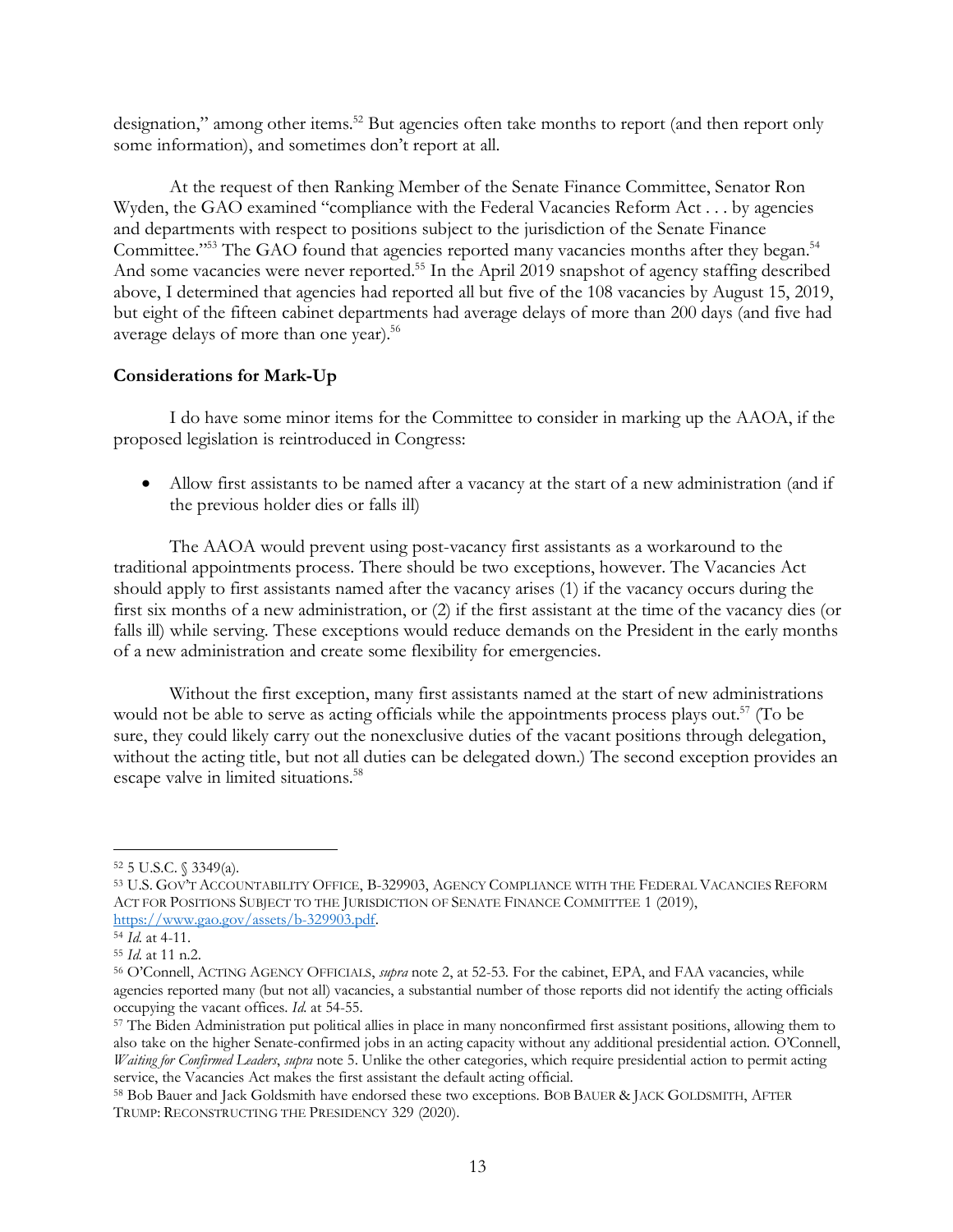• Allow the Vacancies Act to be used if there is no one eligible to serve under a nondiscretionary agency succession provision

The AAOA would make the Vacancies Act unavailable if there is a nondiscretionary agency succession provision. But if there is no one eligible to serve under the agency provision, agency performance may suffer, especially if there are exclusive duties assigned to the vacant position, which cannot then be delegated.<sup>59</sup> There should be an exception to the AAOA's bar on the Vacancies Act in such circumstances.

• Direct the GAO to check for agency compliance with reporting mandates on a regular basis

The AAOA imposes time limits on agencies to report to the GAO on vacancies, acting officials, and nominations, but the Vacancies Act would still lack an enforcement mechanism for late, incomplete, or absent reporting. Congress should require that the GAO check agency compliance with these reporting mandates at regular intervals (for instance, once or twice a year). With better information about agency practices, the GAO presumably would report on more violations.<sup>60</sup>

• Consider imposing time limits on acting service under nondiscretionary agency succession provisions

The AAOA reduces permitted acting service in the administrative state's highest jobs under the Vacancies Act. But some agencies have specific succession provisions for these top positions, which do not have time limits. For example, under 6 U.S.C. § 113(g)(2), an acting Secretary of Homeland Security could serve for an entire presidential administration. Congress may want to consider imposing time limits on acting service under these specific agency succession provisions as well.

• Consider extending agency tenure requirements for acting service under  $\S 3345(a)(3)$ 

The AAOA increases the minimum agency tenure for senior agency workers to be acting officials from 90 days to one year preceding the vacancy. <sup>61</sup> This change would not have prevented Whitaker from serving as acting Attorney General, as he had been Chief of Staff to the Attorney General for over a year when President Trump chose him. Congress may want to consider increasing the amount of agency experience beyond one year, at least for the highest level positions.

With a five-year minimum service requirement, for example, any agency officials stepping into top acting roles will likely be drawn from the career ranks, and therefore will bring important expertise.<sup>62</sup> To be sure, late in a President's second term, acting leaders could be political officials who started early in the first term.

<sup>&</sup>lt;sup>59</sup> For example, if there is no Deputy Director of the CFPB, Congress may want the Vacancies Act to apply. <sup>60</sup> Since 1998 (until April 30, 2021), the GAO has issued only 28 violation letters. *See Violation Letters*, U.S. GOV'T ACCOUNTABILITY OFFICE, https://www.gao.gov/legal/other-legal-work/federal-vacancies-reform-act. But there have been far more violations. See O'Connell, ACTING AGENCY OFFICIALS, *supra* note 2, at 57-58.

<sup>61</sup> The current Vacancies Act allows the vacancy date essentially to restart with a new administration. 5 U.S.C. § 3349(a).

<sup>62</sup> A five-year requirement would have prevented Whitaker's service, while allowing Mike Young, who had worked for USDA for over twenty-five years, to serve as acting Secretary of Agriculture at the start of the Trump Administration.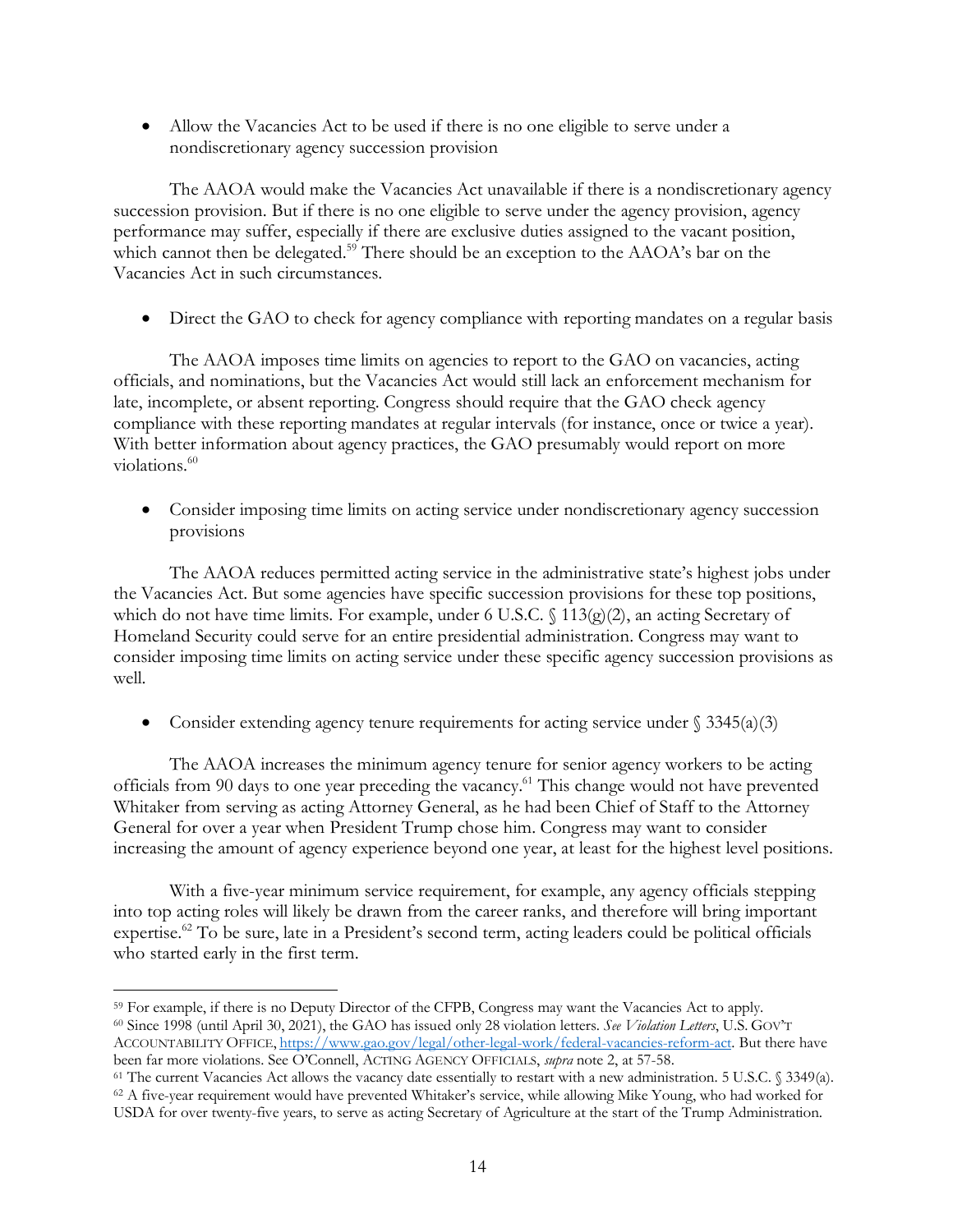# **Other Reforms for Acting Officials and Delegations**

In addition to the AAOA, I also support several other reforms: broadening which nominees can continue serving as acting officials, widening what information agencies should have to provide about acting officials, and making delegations of authority transparent.<sup>63</sup>

• Allowing certain nominees to continue serving as acting officials

While almost all calls to reform the use of acting officials and delegations of authority would pare back current practices, there is one change that would grant the White House more power: Congress should amend the Vacancies Act to allow individuals who have been Senate-confirmed to other agency positions to continue serving in an acting capacity if they have been nominated to the open position. Permitting acting officials to continue serving if they have already received some form of Senate approval would help minimize leadership disruptions during the traditional appointments process without unduly interfering with the Senate's authority.

In 2017, the Supreme Court narrowly interpreted the Vacancies Act to allow nominees to serve in an acting role only if they have been confirmed to the first assistant position or have been the first assistant (when the position is not Senate-confirmed) for at least ninety days in the year preceding the vacancy.<sup>64</sup> No other acting official can continue to serve in a Senate-confirmed position after being formally nominated for the job.<sup>65</sup> As noted earlier, Esper had to relinquish his acting title when the Senate formally received his nomination for Secretary of Defense as he was the Secretary of the Army (and not the Deputy Secretary)—generating a third acting Secretary after Mattis departed and contributing to the Senate expediting its procedures.<sup>66</sup>

This change would shift practices closer to what occurred before the Supreme Court weighed in, but would not allow nonconfirmed officials to continue serving while their nominations were pending unless they meet the first assistant conditions above.

• Disclosing more information about acting officials serving more than two weeks

Although not a full substitute for the vetting in the formal appointments process, Congress should expand what agencies have to disclose about acting officials. For officials serving more than two weeks, agencies should have to provide promptly (for instance, within two weeks after the twoweek mark of service) important background information on the leaders to the GAO and relevant congressional committees. This background information need not be as extensive as what nominees must submit during the confirmation process, but it should be comprehensive and extend beyond

-

*See* Jerry Hagstrom, *USDA Acting Secretary and Candidates for Deputy Secretary*, DTN: PROGRESSIVE FARMER (Jan. 21, 2017), https://www.dtnpf.com/agriculture/web/ag/blogs/ag-policy-blog/blog-post/2017/01/22/usda-acting-secretary-

candidates. 63 See O'Connell, *Actings*, *supra* note 4, at 707-27 (explaining all the reforms I support).

<sup>64</sup> *NLRB v. SW Gen., Inc.*, 137 S. Ct. 929, 935 (2017).

<sup>65</sup> *Id.* at 938.

<sup>66</sup> Robert Burns, *Pentagon in Its Longest-Ever Stretch of Leadership Limbo*, ASSOCIATED PRESS (July 12, 2019), https://www.apnews.com/ce5a27679ec7442283a372d7f3b67e92; Daniel Wilson, *Defense Secretary Nominee to Get Expedited Consideration*, LAW360 (July 11, 2019), https://www.law360.com/articles/1177574/defense-secretary-nominee-to-getexpedited-consideration. Wilkie also had to step down as acting Secretary of Veterans Affairs when he was nominated to the top job because he had not been the Deputy Secretary, but rather had been confirmed to a Defense Department job.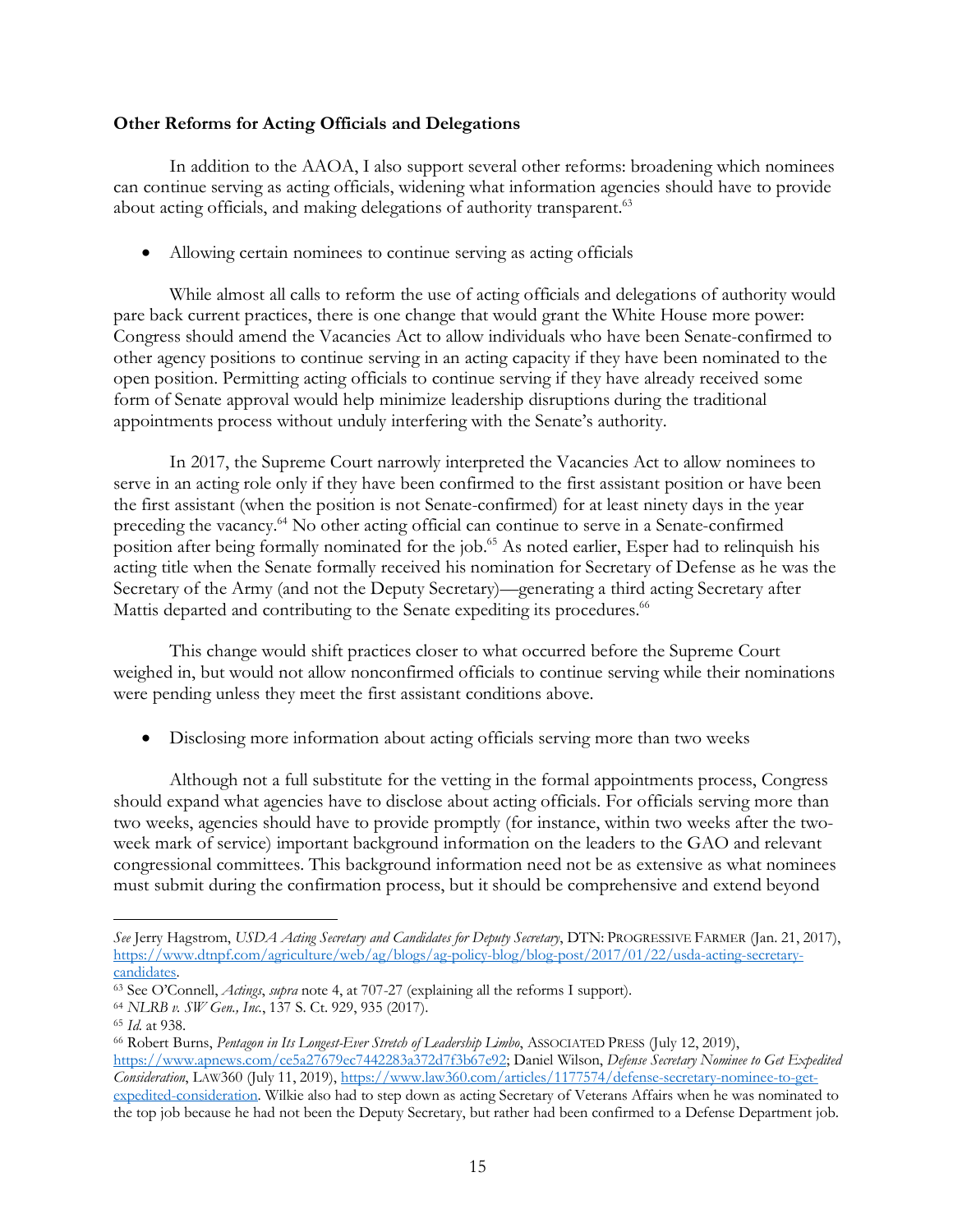the already required Office of Government Ethics (OGE) forms.<sup>67</sup> Moreover, except for information traditionally kept confidential for nominees, the GAO and OGE should publicly post these disclosures.

• Making delegations transparent (and perhaps doing more)

Acting officials and delegated authority are largely two sides of the same coin.<sup>68</sup> Restricting the former without adjusting the latter will presumably push agencies to rely more heavily on delegation. Reforming acting service, therefore, requires changing how agencies use delegated authority.

Limiting delegation would encourage reliance on the traditional appointments process.<sup>69</sup> On the other hand, too much restriction on delegation would undermine modern governance. As with acting officials, finding a middle ground seems critical. As one option, Congress could consider assigning more duties exclusively to positions or restricting delegation downward to only certain positions.

By contrast, Congress may want to promote more delegation in certain contexts—for instance, when the agency is not permitted to use acting officials. The Interim Stay Authority to Protect Whistleblowers Act would allow the Merit Systems Protection Board General Counsel "to stay questionable personnel actions brought against whistleblowers," a function that normally rests with the Board.<sup>70</sup>

Even if the scope of delegations remains the same, delegations should be more transparent. Although compliance is mixed, the Vacancies Act at least requires agencies to notify the GAO and Congress of vacancies and acting officials. It does not mandate that agencies inform anyone of delegations of authority during staffing vacancies. Agencies should have to report any delegated authority from vacant Senate-confirmed positions. Such reporting should—at a minimum—include

 <sup>67</sup> The OGE forms also should be completed and reviewed carefully. Some acting officials appear to be excluded from OGE mandates as Special Government Employees (SGEs). David Dayen, *America's Most Dangerous Temp*, AM. PROSPECT (May 17, 2017), https://prospect.org/power/america-s-dangerous-temp. This status is tied, in part, to salary, but should not be given to anyone serving as an acting official or performing delegated functions of a Senate-confirmed position. *See id.*

<sup>68</sup> For example, the Bureau of Alcohol, Tobacco, Firearms, and Explosives (ATF) had no confirmed or recess-appointed leader from early 2006 (when Congress began to require Senate confirmation for the job) to July 2013. When the first confirmed ATF Director stepped down in April 2015, Thomas Brandon, the nonconfirmed career Deputy Director, stepped into the role of acting Director. After the 210-day clock ran out, Brandon continued to perform the duties of the Director but without the acting title. O'Connell, *Actings*, *supra* note 4, at 635. With Republicans in control of the Senate, President Obama strategically chose not to nominate someone to the job. Because of the delegability of the agency's functions and duties, the Administration could continue to press its policies on gun violence and, according to Politico, "avoid a nasty confirmation hearing for a troubled agency." *Id.* Brandon continued to lead in a similar manner for over two years in the Trump Administration.

<sup>69</sup> Steve Vladeck has recently proposed that Congress consider "denying acting agency heads the power to, among other things, rescind regulations promulgated by Senate-confirmed predecessors, take action to apply regulations the agency has promulgated, or a host of other steps . . . ." Steve Vladeck, *Trump Is Abusing His Authority to Name "Acting Secretaries." Here's How Congress Can Stop Him.*, SLATE (Apr. 9, 2019), https://slate.com/news-and-politics/2019/04/trump-acting-secretaries-dhs-fyra-senate-reform.html.

<sup>&</sup>lt;sup>70</sup> H.R. 2530, 116th Cong. (2019). Jessie Bur, *Bill Proposes a Stopgap for Fed Appeals Board Vacancies*, FED. TIMES (May 8, 2019), https://www.federaltimes.com/federal-oversight/congress/2019/05/08/bill-proposes-a-stopgap-for-fedappeals-board-vacancies.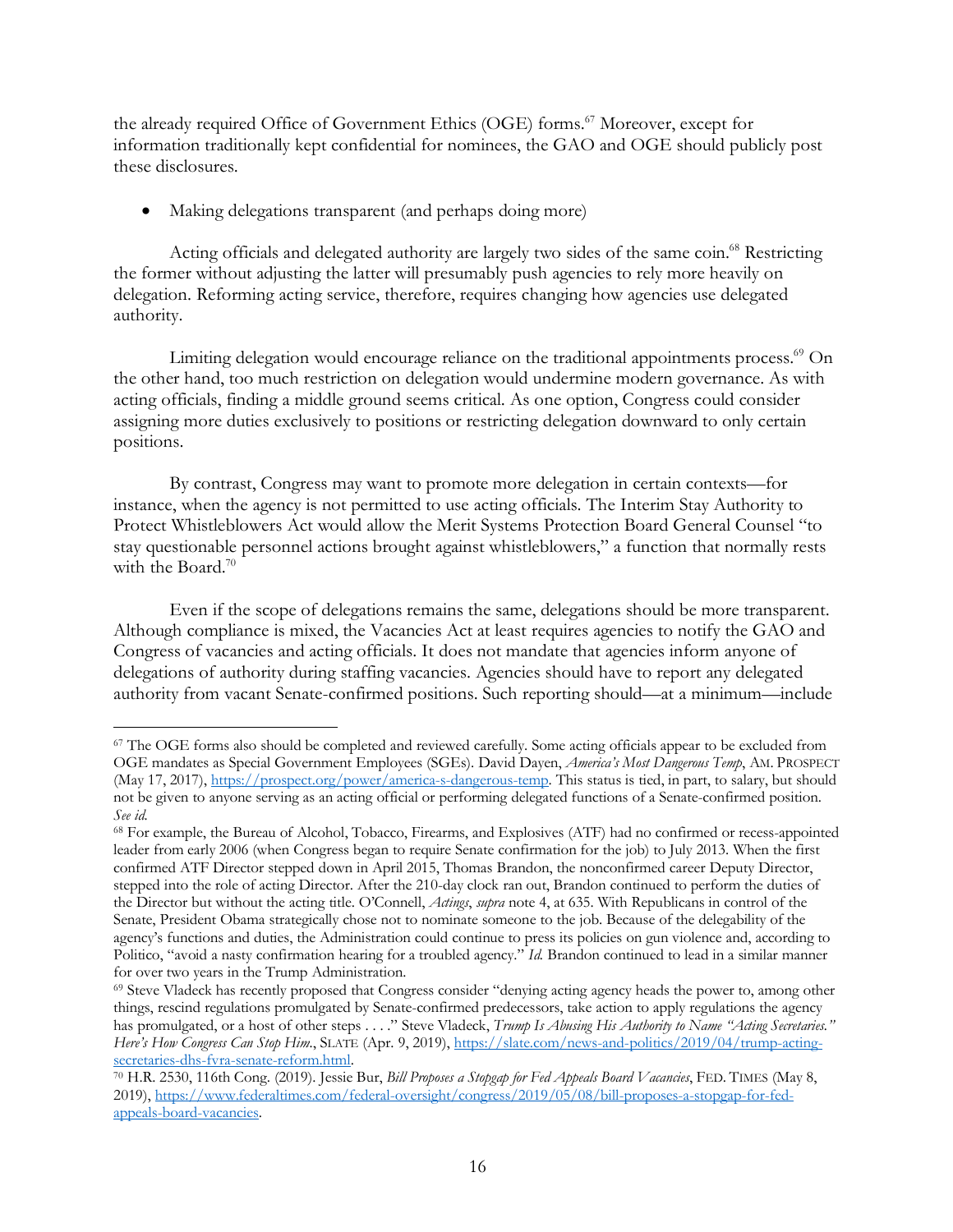the delegated tasks, who is performing the duties, and any time limits. Ideally, the GAO would collect these reports in one place for the public.<sup>71</sup>

# **Periodically Listing Updates to Management Act**

I also endorse the Periodically Listing Updates to Management Act (PLUM Act). Finding information on who is leading the government and engaging in important policy work should not be as difficult as it currently is. For my ACUS project on acting officials and delegations of authority, my students and I sought to determine who (if anyone) was currently serving, either as a confirmed appointee or acting official, in 301 Senate-confirmed positions across all fifteen cabinet departments in the spring of 2019. For some agencies, the information was easy to find on their websites. For other agencies, at least some information could not be located on any government website, despite sophisticated searches.<sup>72</sup>

A related ACUS project on the public identification of agency officials "examined agency websites for the 15 cabinet departments, 15 departmental subcomponents (one significant subcomponent included in the ACUS Sourcebook of United States Executive Agencies from each department with at least one PAS/PA official listed in the Plum Book), and 59 other independent agencies."73 This survey of websites found that although "[n]early all departments, departmental subcomponents, and other independent agencies provided a prominent link on their website to thorough information about *at least some* PAS/PA/SES officials on a centralized webpage," "[m]ost departments, departmental subcomponents, and other independent agencies did not provide clear and thorough information about vacancies among PAS/PA positions."74

ACUS issued recommendations following both projects, which included calls for "the public availability of real-time information about high-level officials leading federal agencies." ACUS voted to encourage "agencies to publish on their websites basic information about high-level agency leaders and identify vacant leadership positions and acting officials" and to recommend that "the Office of Personnel Management regularly publish on its website a list of high-level agency leaders, as well as an archival list of former Senate-confirmed presidential appointees."75

The GAO also flagged the lack of public information on agency leaders in a 2019 report: "Until the names of political appointees and their position, position type, agency or department name, start and end dates are publicly available at least quarterly, it will be difficult for the public to access comprehensive and reliable information."76

 <sup>71</sup> To encourage compliance, agencies should have to provide information on delegations at least once a year. The GAO should also be required to report on agency compliance.

<sup>72</sup> O'Connell, ACTING AGENCY OFFICIALS, *supra* note 2, at 44-46 (breaking down disclosure (or lack thereof) by agency). <sup>73</sup> BOBBY OCHOA, ADMIN. CONFERENCE OF THE U.S., PUBLIC IDENTIFICATION OF AGENCY OFFICIALS (LISTING AGENCY OFFICIALS) 17 (2019), https://www.acus.gov/sites/default/files/documents/final-report-listing-agencyofficials-dec232019.pdf.

<sup>74</sup> *Id.* at 41 (emphasis added).

<sup>75</sup> Admin. Conference of the U.S., Adoption of Recommendations, 84 Fed. Reg. 71,354, 71,354 (Dec. 27, 2019).

<sup>76</sup> U.S. GOV'T ACCOUNTABILITY OFFICE, GAO-19-249, FEDERAL ETHICS PROGRAMS: GOVERNMENT-WIDE POLITICAL APPOINTEE DATA AND SOME ETHICS OVERSIGHT PROCEDURES AT INTERIOR AND SBA COULD BE IMPROVED 13 (2019), https://www.gao.gov/assets/700/697593.pdf.